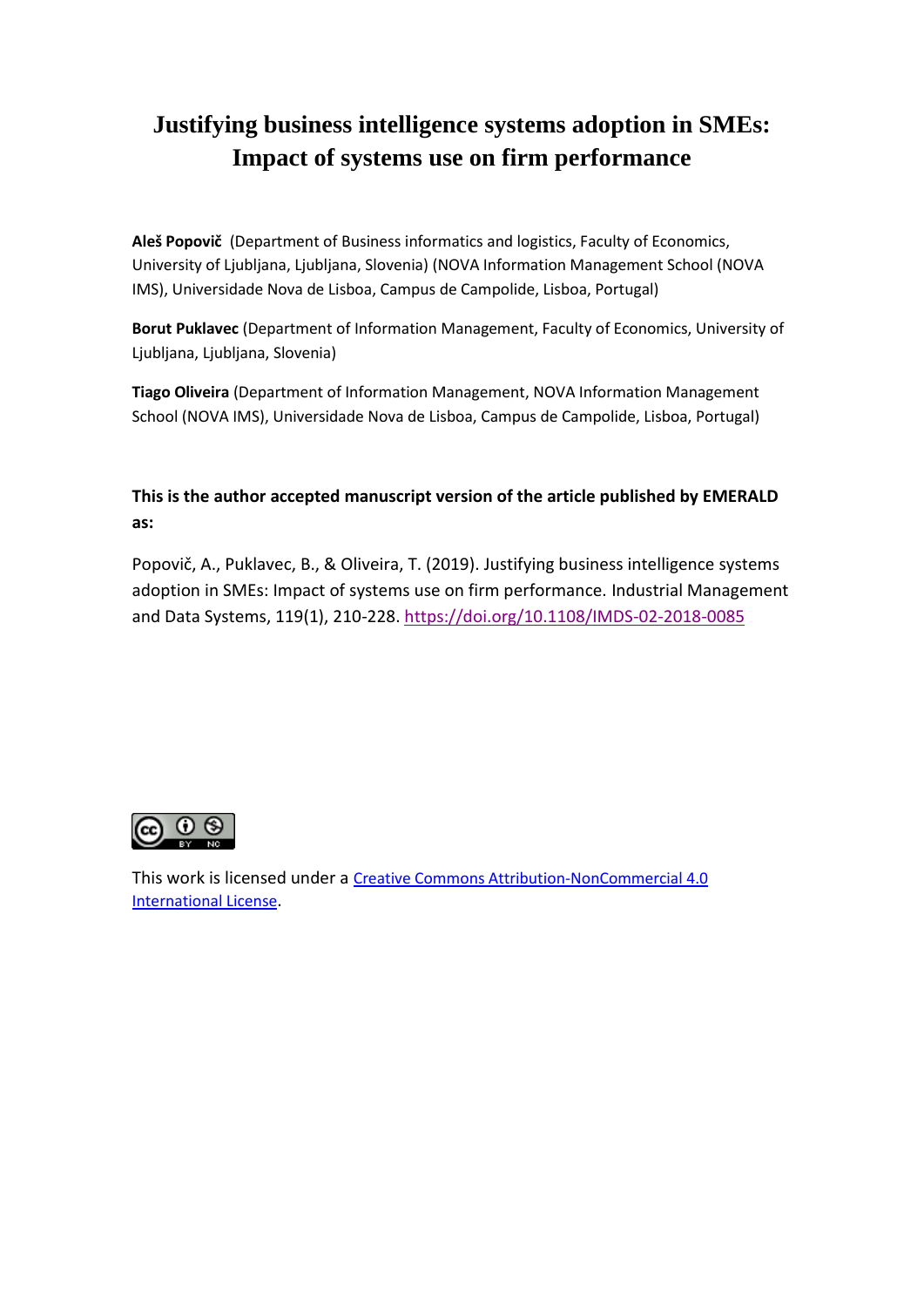# **Justifying Business Intelligence Systems Adoption in SMEs: Impact of Systems Use on Firm Performance**

#### **Abstract**

To realize returns, mere use of business intelligence systems (BIS) after effective adoption is insufficient. It is essential for BIS use to also create a business value by generating an impact on firm performance. Existing BIS research merely focuses on adoption and adoption determinants, or at the most on the innovation usage as the last phase in the adoption process. In response, we developed a conceptual model for assessing the determinants of BIS impact on firm performance in SMEs. The model is based on the Diffusion of Innovation postadoption phase of use, and the Resource-Based View, extended with our findings from the other IS/IT research literature. Our conceptual model encompasses two independent post-adoption variables of routine use and innovative use; three dependent variables of partial impacts on firm performance (impact on marketing and sales, impact on management and internal operations, impact on procurement); and an ultimate dependent variable of impact on firm performance. Drawing on the data collected from 181 small and medium enterprises (SMEs) our results provide valuable insights about how BIS usage influences firm performance, extending our understanding of this intriguing field of research. Implications of the findings are further discussed and practical implications for managers are provided.

**Keywords:** business intelligence systems (BIS); routine use; innovative use; firm performance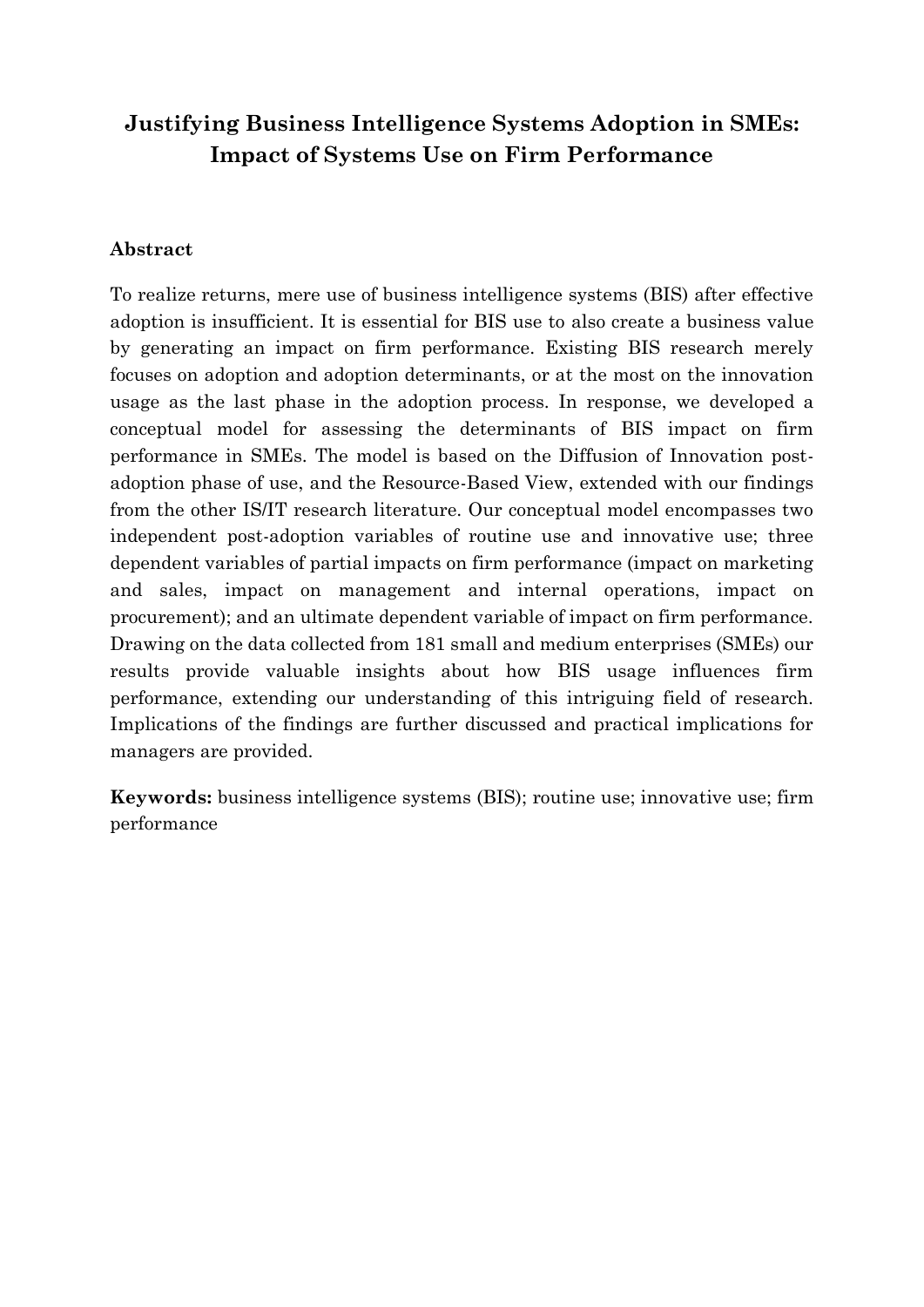# **1. Introduction**

In the literature on the business value of information technology (IT), the relationship between IT investments and their effects on firm performance continues to interest academics and practitioners (Devaraj & Kohli, 2003; Hsieh, Rai, & Xu, 2011; Liu, Ke, Wei, & Hua, 2013; Melville, Kraemer, & Gurbaxani, 2004; Schryen, 2013). Empirical evidence to unequivocally support the view that IT investments enhance firm performance has been elusive (Bharadwaj, 2000; Kohli & Grover, 2008; Nevo & Wade, 2010; Santhanam & Hartono, 2003). In enterprisewide information systems (IS) research, the adoption, use, and value of business intelligence systems (BIS) and the link to firm performance has emerged as an active research area within the discipline (Audzeyeva & Hudson, 2015; Işık, Jones, & Sidorova, 2013; Popovič, Hackney, Coelho, & Jaklič, 2012). We define BIS as 'quality information in well-designed data stores, coupled with software tools that provide users timely access, effective analysis and intuitive presentation of the right information, enabling them to take the right actions or make the right decision' (Popovič et al., 2012).

Today, IS researchers still face strong pressure to answer the question of whether and how IT investments add to firm performance (Hsieh et al., 2011; Liu et al., 2013; Sabherwal & Jeyaraj, 2015). Answers to this persistent challenge have important implications for the way firms approach IT investment and management (Zhu & Kraemer, 2005). To respond to this challenge, some efforts have been devoted to studying BIS adoption and firm performance (e.g. Côrte-Real, Oliveira, & Ruivo, 2017; M. Gupta & George, 2016; Wamba et al., 2017). While these studies contributed to our understanding of BIS innovation, several gaps can be identified in the literature. To begin with, although innovation diffusion represents a complex process, much of the existing research has focused on the adoption decision (e.g. Puklavec, Oliveira, & Popovič, 2014; Yeoh & Popovič, 2016) and less on the post-adoption environment (e.g. Popovič, Hackney, Coelho, & Jaklič, 2014). In fact, prior research has shown that actual usage may be an important link to IT value, but this link seems to be missing in the literature (Devaraj & Kohli, 2003).

Next, there is a lack of empirical evidence to gauge BIS use and its impact on firm performance (Elbashir, Collier, & Davern, 2008). Extant studies have addressed this issues from various (partial) perspectives (e.g. Wamba et al., 2017), yet there is a need for a theoretically thorough and empirically relevant framework to examine the use and value of BIS in organizations.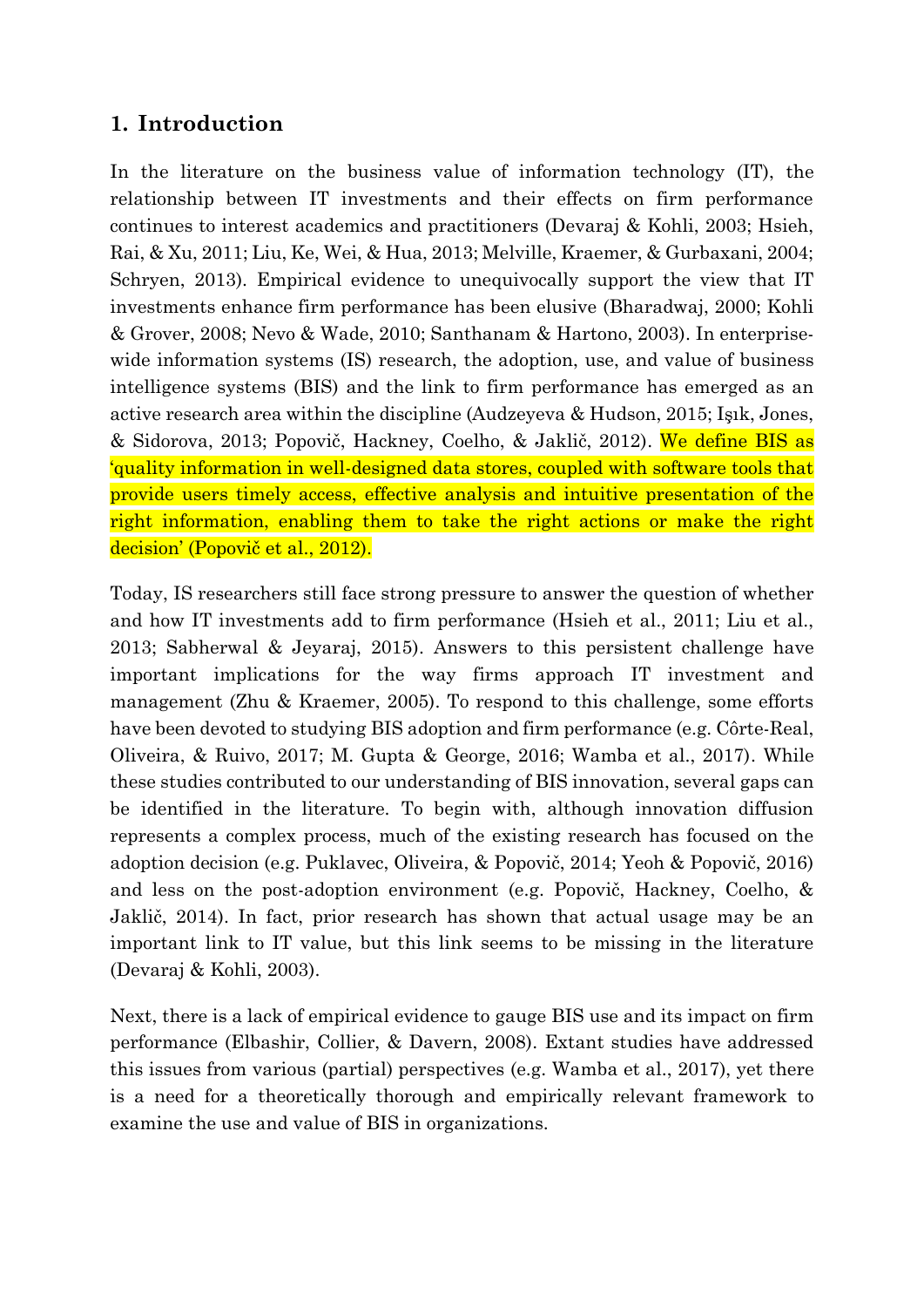Third, earlier research explored the BIS adoption stage and use stage in the context of large firms and called for future research to re-examine the mechanisms linking adoption and use to performance outcomes in other contexts (Li, Hsieh, & Rai, 2013; Popovič et al., 2014). We believe it is important to investigate whether prior assumptions can be generalized and empirical findings are applicable in different firm-size contexts. To achieve this, we study BIS in SME setting to encompass the experience of smaller firms that might represent different aspects of BIS use in transforming firm performance.

In summary, these gaps in the literature limit our understanding of the process of BIS use for attaining higher levels of firm performance. Our study seeks to narrow these gaps. The following research questions motivating our work are: (i) *What framework can be used as a theoretical basis for studying BIS use and firm performance?* (ii) *Within this theoretical framework, how can different usage behaviors affect value in the context of SMEs?* (iii) *How would various BIS-enabled partial impacts on firm performance then affect the overall firm performance?* To better understand these issues, from a resource-based perspective we analyzed the BIS impact on firm performance that stems from the unique characteristics of the BIS (Popovič et al., 2012). Then, an integrative model for BIS use and its impact on firm performance is developed. We tested this model using survey data from 181 SMEs. Data analysis was performed by partial least squares. The results demonstrate varied impacts of distinct usage behaviors on firm performance. These results contribute to the continued debate on IT payoffs (Davern & Kauffman, 2000; Melville et al., 2004) and their state in BIS context (Elbashir et al., 2008; Popovič, Turk, & Jaklič, 2010).

# **2. Theoretical framework**

Firm performance denotes collective IT-enabled performance across all firm activities, with metrics capturing bottom-line firm impacts such as cost reduction, revenue enhancement, and competitive advantage (Melville et al., 2004). Prior research on the business value of enterprise-wide IT adoption has investigated the direct effect of IT implementation and use on firm performance, but rarely how this effect is realized through the partial impacts of IT use on firm performance.

## **2.1 Linking IS use to firm performance**

The importance of the link between IS use and firm performance has long been conversed in the literature (Aral & Weill, 2007; Devaraj & Kohli, 2003; Mithas, Ramasubbu, & Sambamurthy, 2011). IS use has been proposed as a pivotal construct in the system-to-value chain that links research on IS adoption/success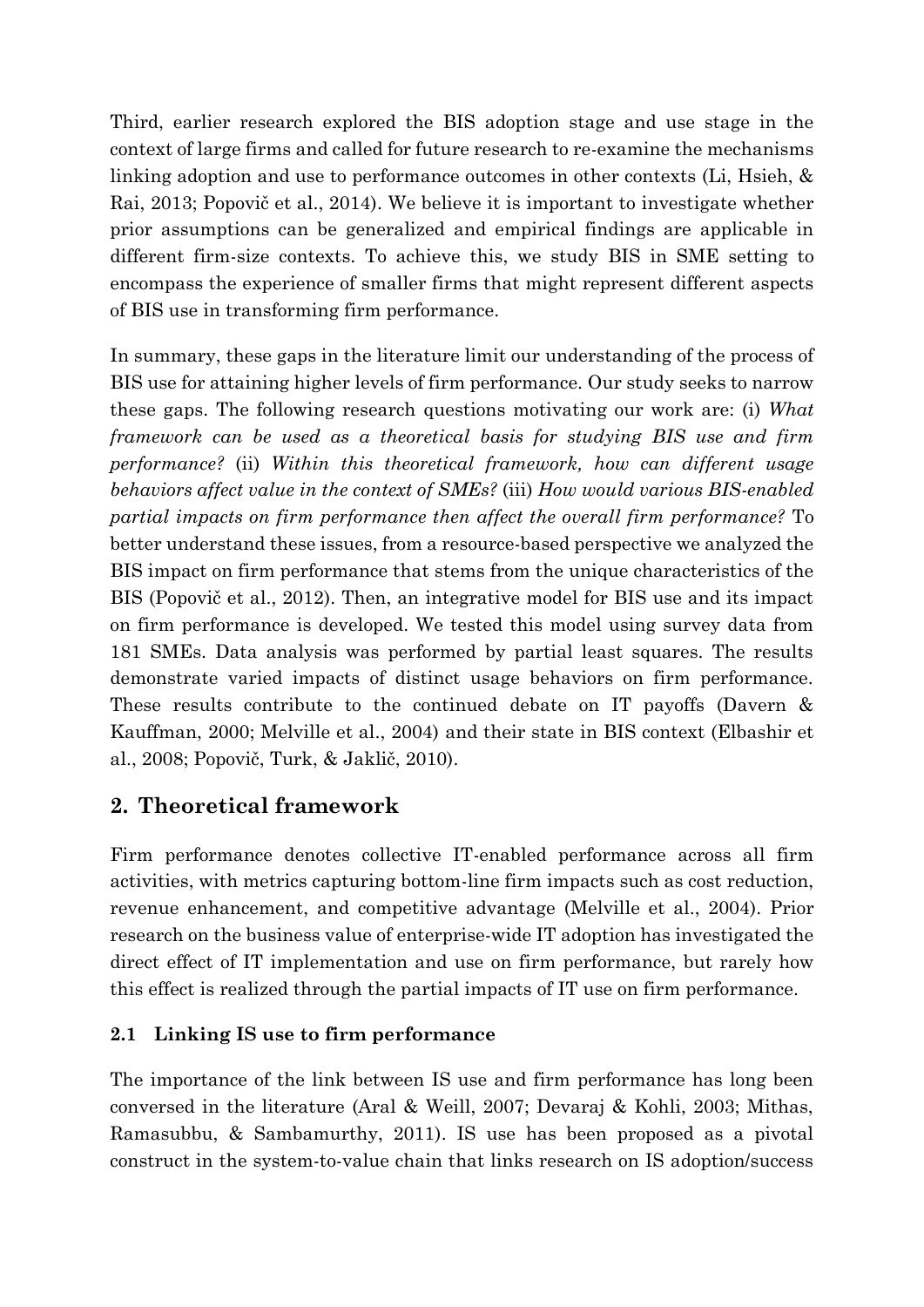with research on organizational impacts of IS (DeLone & McLean, 1992; Doll & Torkzadeh, 1998).

For IS impacts to occur, it is essential that use is tied to firm performance goals. IT use results in organizational impacts only when the suitability of the application is matched with technology (Devaraj & Kohli, 2003). Goodhue and Thompson (1995) argue that task-technology fit has to be established before IS use can produce performance impacts. Task-technology fit is achieved when the technology is compatible with the targeted application and there are skilled users who use it (Devaraj & Kohli, 2003). In our research, the importance of BIS (technology) to SMEs and the business value of the marketing, sales, internal operations, and procurement activities (tasks) mediated by IS use are steps that facilitate the BIS investment toward organizational performance outcomes. Thus, the tasktechnology fit suggested by Goodhue and Thompson holds true in our research setting. What is more, required specialized skills affirm that the BIS users and technology form a synergy to monitor marketing, sales, internal operations, and procurement, the key business areas that are critical to the firm's stability and growth. Such argumentation is in line with Weill's (1992) call to examine the steps between IS investment and the resulting performance impacts.

#### **2.2 The importance of IS use and its distinct usage behaviors**

Whereas early IS adoption stages establish indicators of initial IS success (Thong, 1999), the use stage is critical for firms to realize returns on IS investments (Bhattacherjee, 2001; Jasperson, Carter, & Zmud, 2005). According to Li et al. (2013), two distinct usage behaviors in the IS adoption use stage, namely routine use and innovative use, are vital in leveraging implemented systems and alleviating low returns on IS investments.

Routine use reflects employees' using an IS in a routine and standardized manner to support their work. This usage behavior is repetitious and perceived as a normal part of employees' work activities and has been standardized and incorporated into individual employees' work processes (Li et al., 2013). Such repetitive and standardized use of a system in the IS adoption use stage aids employees develop acquaintance with the implemented system, thus facilitating IS use to be integrated in their individual work processes (Saga & Zmud, 1994). Innovative use, on the other hand, describes employees' use of IS in novel ways to support their work, thereby realizing its further value (Li et al., 2013). In the post-acceptance stage, through accumulated experiences with the implemented IS, employees are able to apply the IS in innovative ways, thereby realizing its further value (Jasperson et al., 2005).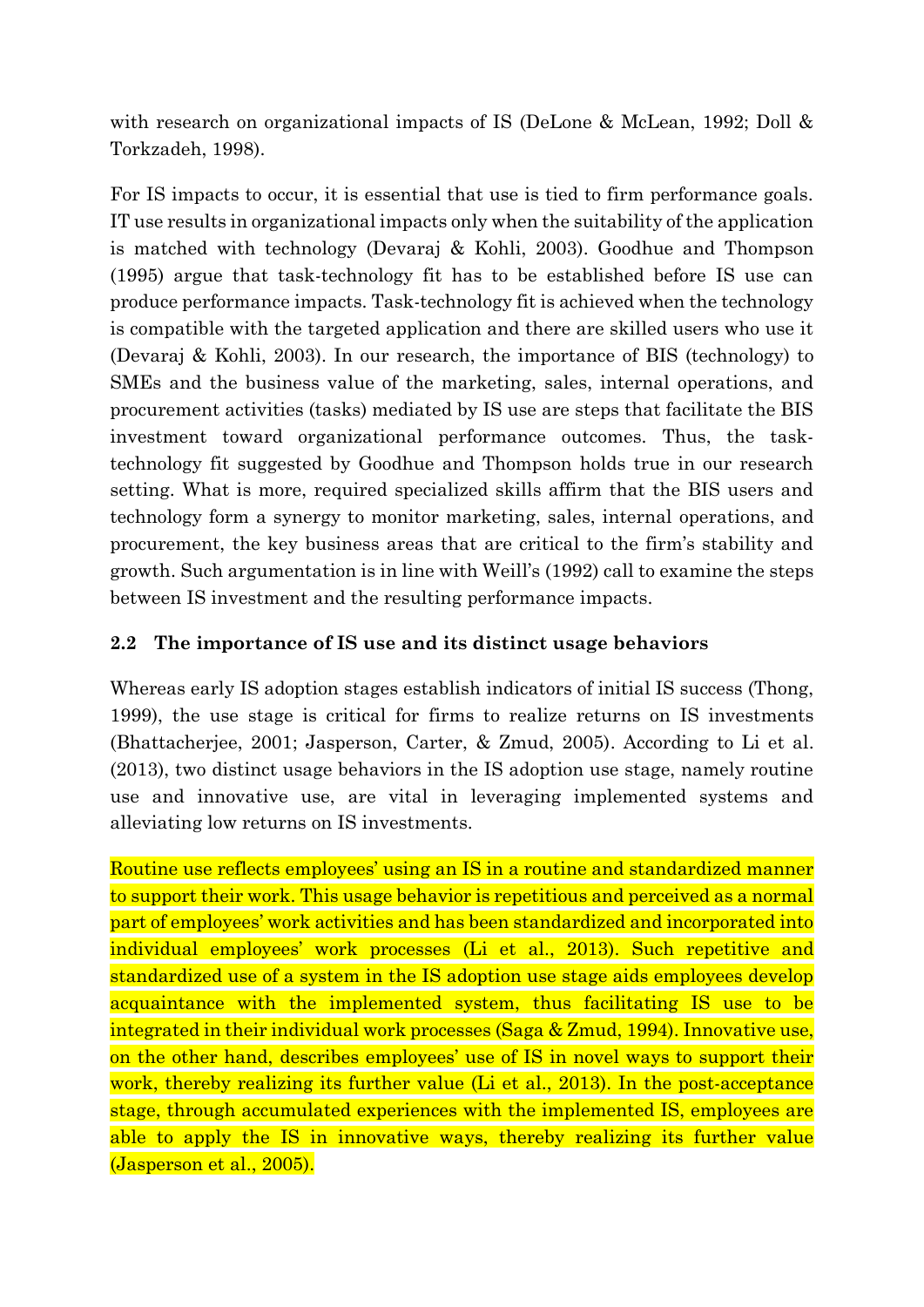The main difference between the two presented usage behaviors lies in the nature of these two behaviors; namely, how the employee uses the system (Li et al., 2013). Consider a procurement analyst whose job responsibilities include evaluating suppliers, develop innovative approaches to review procurement process effectiveness, provide recommendations on all procurement related issues (e.g. plans, reports and metrics), and suggesting procurement strategies. To fulfill the assigned work, the procurement analyst is expected to use a BIS supplied with various analytical capabilities to examine data that are consolidated in a central data store (e.g. a data warehouse) and are linked to vendors, sales, inventory levels, replenishment cycles and product lead time. In this setting, routine use could refer to the analyst generating regular reports on a routine basis; by reviewing these reports, the analyst can understand current procurement performance and external conditions and then suggest modifications in procurement strategies. Moreover, if the procurement analyst believes that he or she can attain advanced insights that could not be attained via the routine use of the BIS, he or she can engage in innovative use, such as exploring new dimensions and measures from the data store, combining them across several routine reports to generate novel views of potential and established vendors or synthesizing the analysis functions used in various routine reports to analyze the data in very different manners. In effect, innovative use relates to the analyst using the BIS in fresh ways to creatively analyze data in the data store and suggest alternatives for procurement strategies. Thus, although routine use and innovative use exemplify very diverse ways of using the BIS, both usage behaviors can enable the procurement analyst to accomplish the assigned work.

According to Li et al. (2013), routine use and innovative use also differ in their learning orientation such that they bear resemblance to the twin concepts of exploitation and exploration in organizational learning research (March, 1991). We draw on learning as a supplemental theoretical lens because learning influences the utilization of existing knowledge and/or the creation of new knowledge (A. K. Gupta, Smith, & Shalley, 2006), thereby reducing barriers to assimilating IS in work processes (Robey, Ross, & Boudreau, 2002). This also responds to scholars' call to apply the learning perspective to understand post-acceptance IS usage behaviors (Cooper & Zmud, 1990; Jasperson et al., 2005). In the organizational learning literature, exploitation refers to the utilization of existing resources and competencies, and exploration describes organizations' experimentation with new alternatives (A. K. Gupta et al., 2006; March, 1991). Arguably, employees' repetitive use of BIS captures the idea behind exploitation because employees' cognition is anchored and refined with respect to standardized ways of using BIS. On the other hand, attempts at novelty are similar to exploration, which goes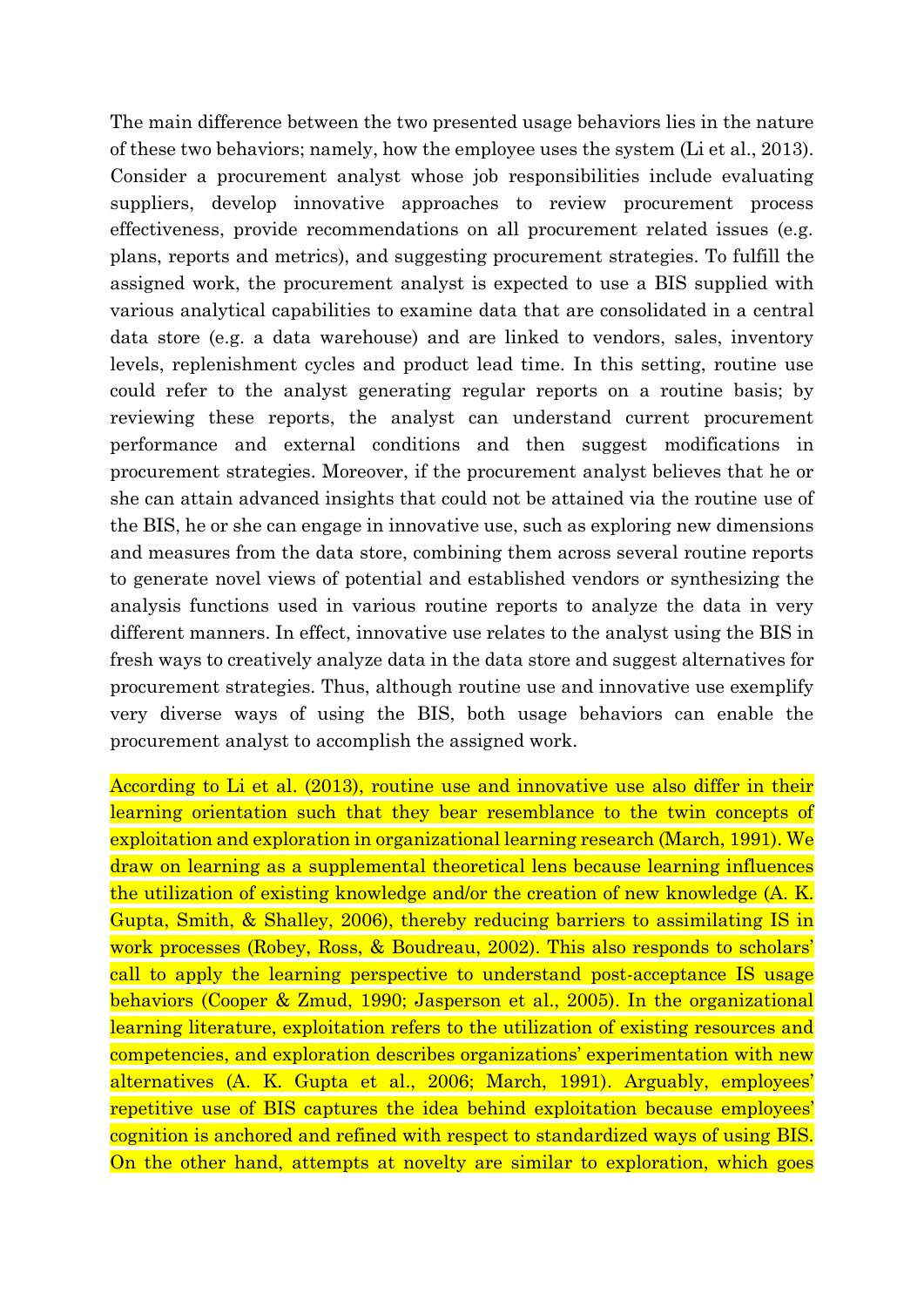beyond standardized ways of applying the BIS to support employees' work (Jasperson et al., 2005). Compared to routine use, innovative use involves more intense learning and requires employees' to expand their knowledge about the potential of the implemented BIS for their work.

## **2.3 BIS value creation**

A firm's resources and capabilities are valuable if they reduce a firm's costs or increase its revenues compared to what would have been the case if the firm did not possess those resources (Amit & Zott, 2001). For the purpose of this work, we examine the unique characteristics of BIS (as an IT capability) and connect them in three ways through which BIS may create value for various business areas – marketing and sales, management and internal operations, and procurement.

BIS are data-driven enterprise-wide decision-support systems that integrate data gathering and data storage with advanced analytical functions for decision making (Davenport, Harris, & Morison, 2010; Negash & Gray, 2008). BIS enable employees to apply a variety of analytical functions to analyze large volumes of data, which are typically drawn on or refined from data warehouses of internal and external data, and the results from these analyses are used for firms' decision making (Li et al., 2013). According Li et al. (2013) to in the post-acceptance stage, complex organizational IS, such as BIS, can be used on a regular basis to analyze customer, product, service, and sales data; monitor competitors' activities; and observe market conditions and trends in the industry, but may not be utilized to its fullest potential.

Benefiting from data integration and prediction capabilities, BIS can substantially improve a firm's position in the marketplace (Chen & Siau, 2011). For instance, information richness can help capitalize on marketing investments; advanced analytical capabilities can lead to a closer match between a firm and its customers in greater reach than before; and predictive capabilities enable firms to increase their sales potential (Elbashir et al., 2008; Negash & Gray, 2008).

BIS have been also previously identified to support a wide range of internal operations aspects, such as planning, manufacturing, and quality assurance. Specifically, literature emphasizes four improvements the utilization of BIS brings to operations management. First, BIS-enabled information provides more comprehensive and accurate insights (Waller & Fawcett, 2013). Second, equipment availability for the manufacturing and logistics processes has also improved as a result of exploiting BIS (Munirathinam & Ramadoss, 2014). Third, Lee, Lapira, Bagheri, and Kao (2013) discuss the benefits of BIS use in reducing manufacturing waste, which aided the move toward lean manufacturing. Lastly, the utilization of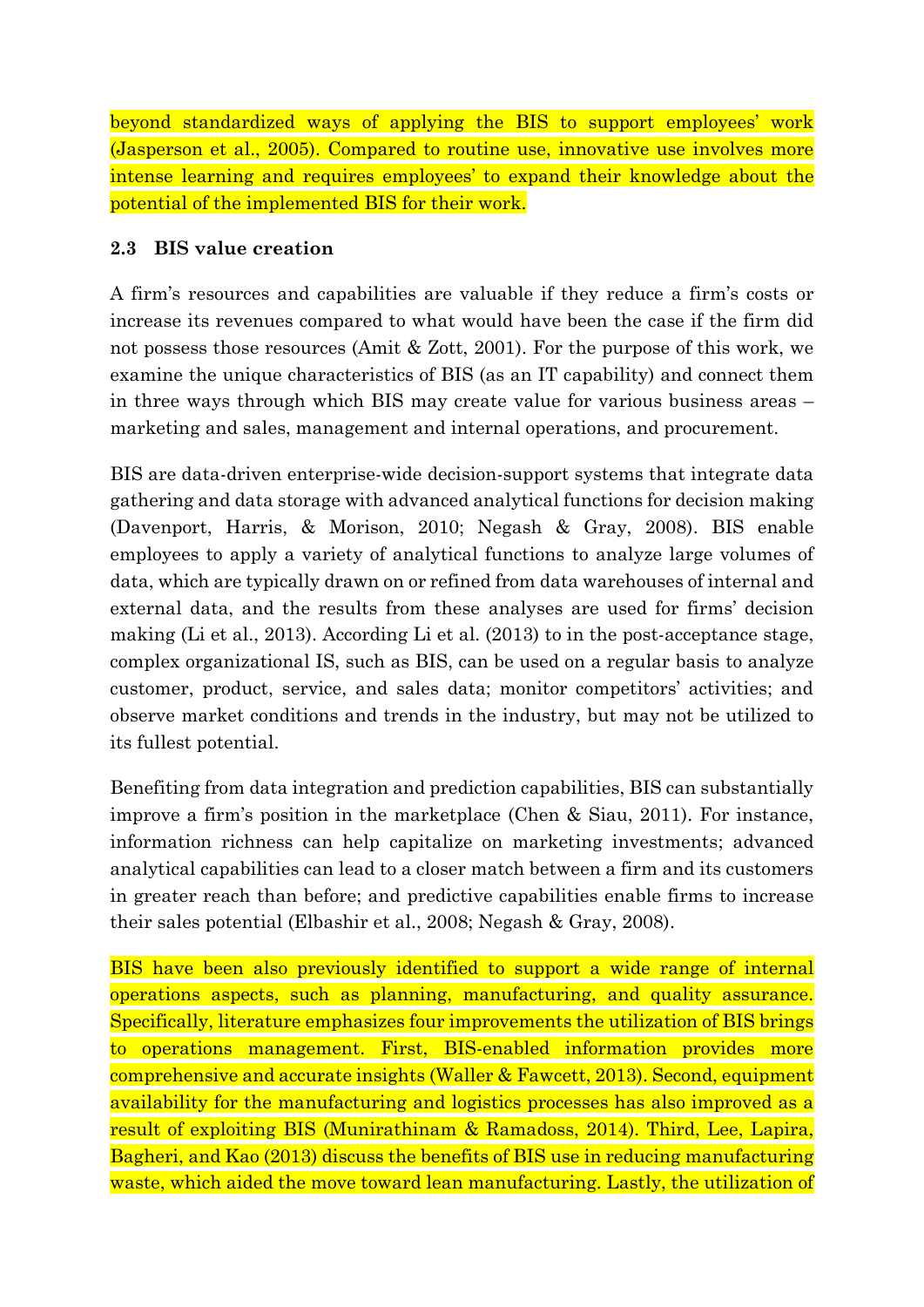BIS improves insights into identification of faulty products, further preventing returns and rework (LaValle, Lesser, Shockley, Hopkins, & Kruschwitz, 2011).

Furthermore, BIS value has been often emphasized in connection with procurement process as one of the firms' key operational processes (Davenport et al., 2010; Elbashir et al., 2008). Within firms, the role of procurement has changed noticeably from that of simply buying goods and services to overseeing an integrated set of management functions. As firms look beyond short-term costs and the scope of procurement-related issues has grown, procurement professionals are paying more attention the broader costs of operating, maintaining, and replacing the items and resources they purchase over time (den Butter & Linse, 2008). BIS enables process analysts and operational managers to get a better insight into procurement processes, so they can identify process inefficiencies, as well as possibilities for improvement (Marjanovic, 2007). For example, in the case of an exception (a delay in the procurement process), using BIS will enable the procurement manager to analyze possible effects of the delay on different operational processes, so they can manage this exception.

In sum, the data integration and analytical capabilities of BIS enable BIS value creation by improving marketing and sales activities, internal operations, and assisting procurement initiatives. Such BIS value may therefore lead to improved firm performance.

#### **2.4 Resource-based theory**

The resource-based view (RBV) provides a theoretical lens for linking BIS use and value (Barney, 1991). IS scholars have drawn upon RBV has to analyze IT capabilities and to elucidate how IT value resides more in the firm's ability to leverage IT than in the technology itself (Wade & Hulland, 2004). That is, IT business value is contingent on the breadth and depth to which IT is used in the key activities in the firm's value chain (Zhu & Kraemer, 2005). The greater the use, the more likely the firm is to develop distinctive capabilities from its core IT infrastructure (computers, networks, databases, and communication platforms) (Zhu, 2004). The way IT infrastructure components are integrated with the business processes and are aligned with the firm's corporate strategy is key to organizational effectiveness (Picoto, Bélanger, & Palma-dos-Reis, 2014). In fact, more consideration is given to the processes underlying the bonds proposed by RBV since the firm's context affects the nature of its processes (Barney, Ketchen, & Wright, 2011).

Drawing upon RBV theory, technology is viewed as a key resource that could directly influence firm performance (Oh & Pinsonneault, 2007). Following this line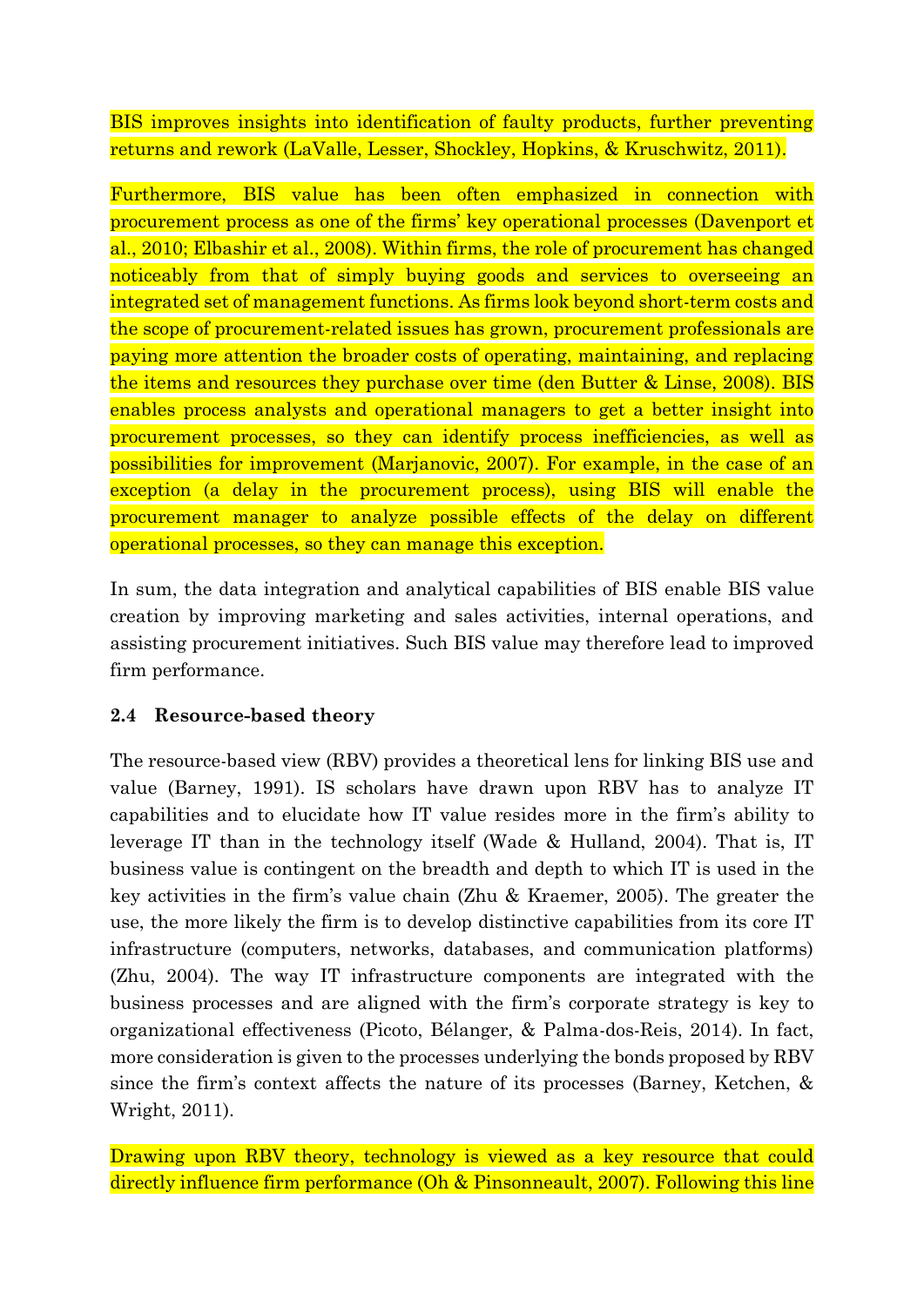of thought, firms that embed BIS more broadly and deeply into their value chain activities (i.e., use BIS to a greater extent) can create superior business value from their usage of BIS. Even though BIS itself could be considered a commodity, the particular ways in which a firm assimilates this technology in its business processes is unique. Higher degrees of BIS usage will consequently be linked with firm performance improvements.

# **3. Research model**

We propose a conceptual research model (shown in Figure 1) grounded on resourcebased theory and diffusion of innovation theory and updated with recent findings from the literature.

According to Picoto et al. (2014), a theoretical linkage exists between innovation use and its impact on firm performance and, thus, more comprehensive innovation use elevates innovations' impact on the sales, marketing, internal operations, and procurement dimensions of firm performance. Elbashir et al.'s (2008) identification of the BIS-supported business activities within a firm uses an industry structure perspective within a value-chain activities framework (Porter & Millar, 1985), which is broadly used for grounding the measures of technology use and performance impact (Elbashir et al., 2008). Porter and Millar (1985) group value chain activities as: (i) primary activities (i.e. sales, marketing, operations, logistics, service); and (ii) support activities (i.e. procurement, human resources, infrastructure management, development). To ensure the conciseness of this research and to be in line with recent research on the issue of IT value (e.g. Picoto et al., 2014; Zhu & Kraemer, 2005), we focus on three major organizational value chain activities, i.e. marketing and sales, management and internal operations, and procurement; and study other activities as part of these three groups of partial impacts on firm performance.

BIS that are focused on management and business processes with a substantial impact on profitability, productivity, and the quality of service are able to contribute to business performance (Popovič et al., 2010). They support improved decision-making within a wide range of business activities as they provide the capability to conduct business information analyses. Further, the incorporation of BIS into firms' business activities creates business benefits and process enhancements which can improve organizational performance (Elbashir et al., 2008). Trkman, McCormack, de Oliveira, and Ladeira (2010) similarly reported that BIS can support processes such as plan, source, make, and deliver. In this line of research, Sharma, Mithas, and Kankanhalli (2014) suggested that there may be an indirect relationship between BIS and firm performance, noting that BIS enable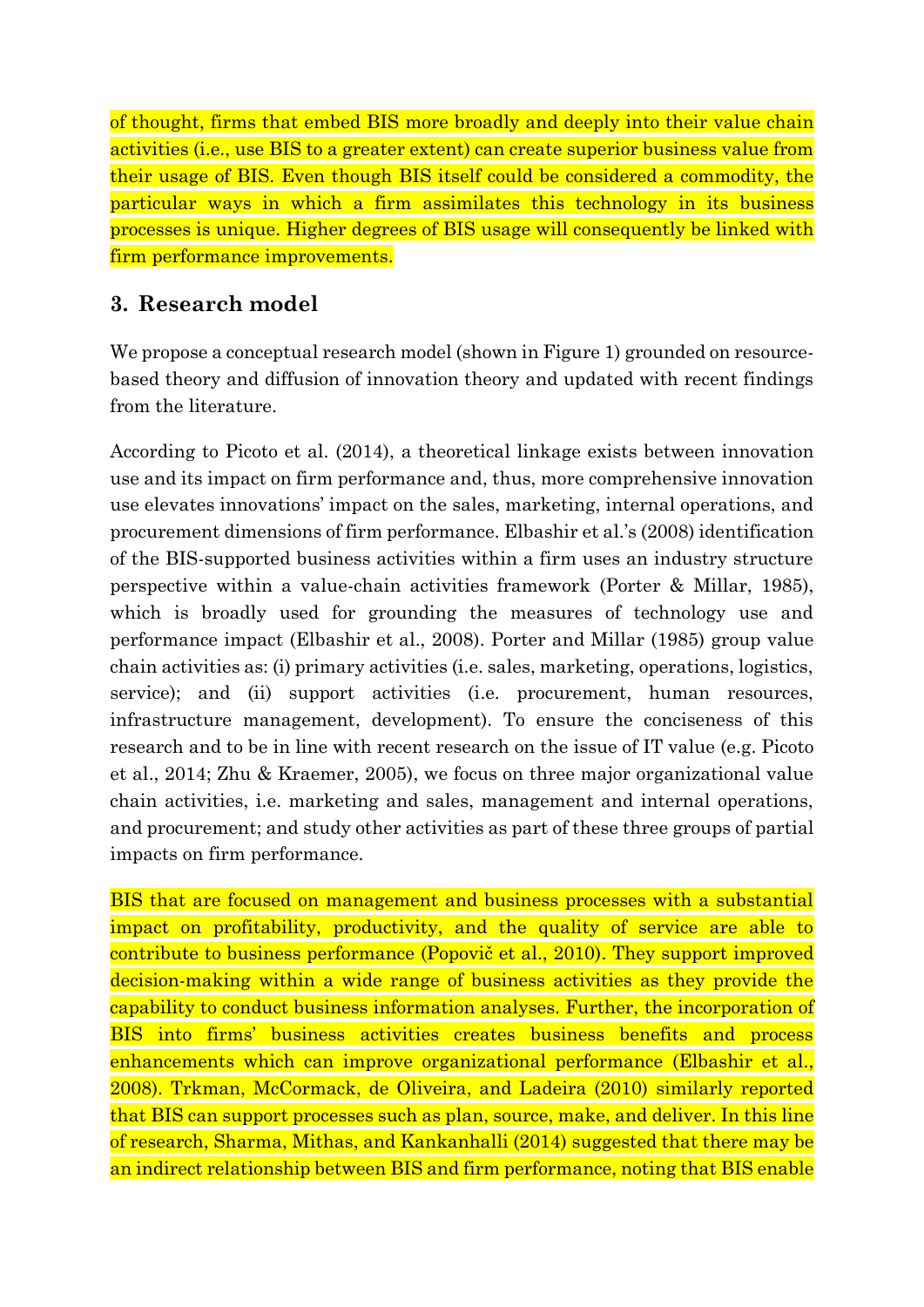manufacturers to apply resources to undertake actions to deliver particular impacts and gains. The authors also noted the use of BIS in quality and process improvement (Teece, Pisano, & Shuen, 1997), which enhances operational performance. Based on the described BIS impact on organizational and business process performance improvements, we suggest the following hypothesis:

# *Hypothesis 1 (H1): Routine BIS use will positively influence all BIS partial impacts on firm performance.*

Considering Po-An Hsieh and Wang (2007), extended use refers to taking advantage of additional features of the technology to support performance of a business task. Namely, a firm that adopts an IS innovation rarely routine uses the new system to its fullest potential or achieves the expected return on investment (Jasperson et al., 2005). Since the described underachievement can be linked to underutilization of the adopted IS, some studies (e.g. Po-An Hsieh & Wang, 2007) considered extended use as the use that goes beyond standard use and holds the potential to lead to enhanced results and higher returns. Also, for example, an innovative use of IT in an organization, such as BIS, may define unique IT features for the new business model in a differentiation with its competitors and further create competitive advantage to the pioneering move of IT applications (Swanson & Ramiller, 2004). Thus, we also propose:

## *Hypothesis 2 (H2): Innovative BIS use will positively influence all BIS partial impacts on firm performance.*

Additional reasoning for the above hypothesis can be found in Zhu and Kraemer (2005) where IT business value is described as being dependent on the extent to which IT is used in the main value chain activities of the firm. In the same research, greater use is linked with a higher probability of the firm developing distinctive capabilities from its core IT infrastructure.

Further, RBV suggests that firms with a greater extent of IT use have a greater probability of creating IT capabilities that are rare, inimitable, valuable, and sustainable, thereby contributing to value creation. Deeper usage in firms leads to IT creation of specific assets and subsequently to competitive advantage (Zhu & Kraemer, 2005). Since many studies support the positive-oriented link between competitive advantage and firm performance (Majeed, 2011), and since firms mainly use IT innovation for the purpose of improving their performance (Stieglitz & Brockmann, 2012), we predict:

*Hypothesis 3 (H3): Through its impact on marketing and sales BIS use has a positive impact on firm performance.*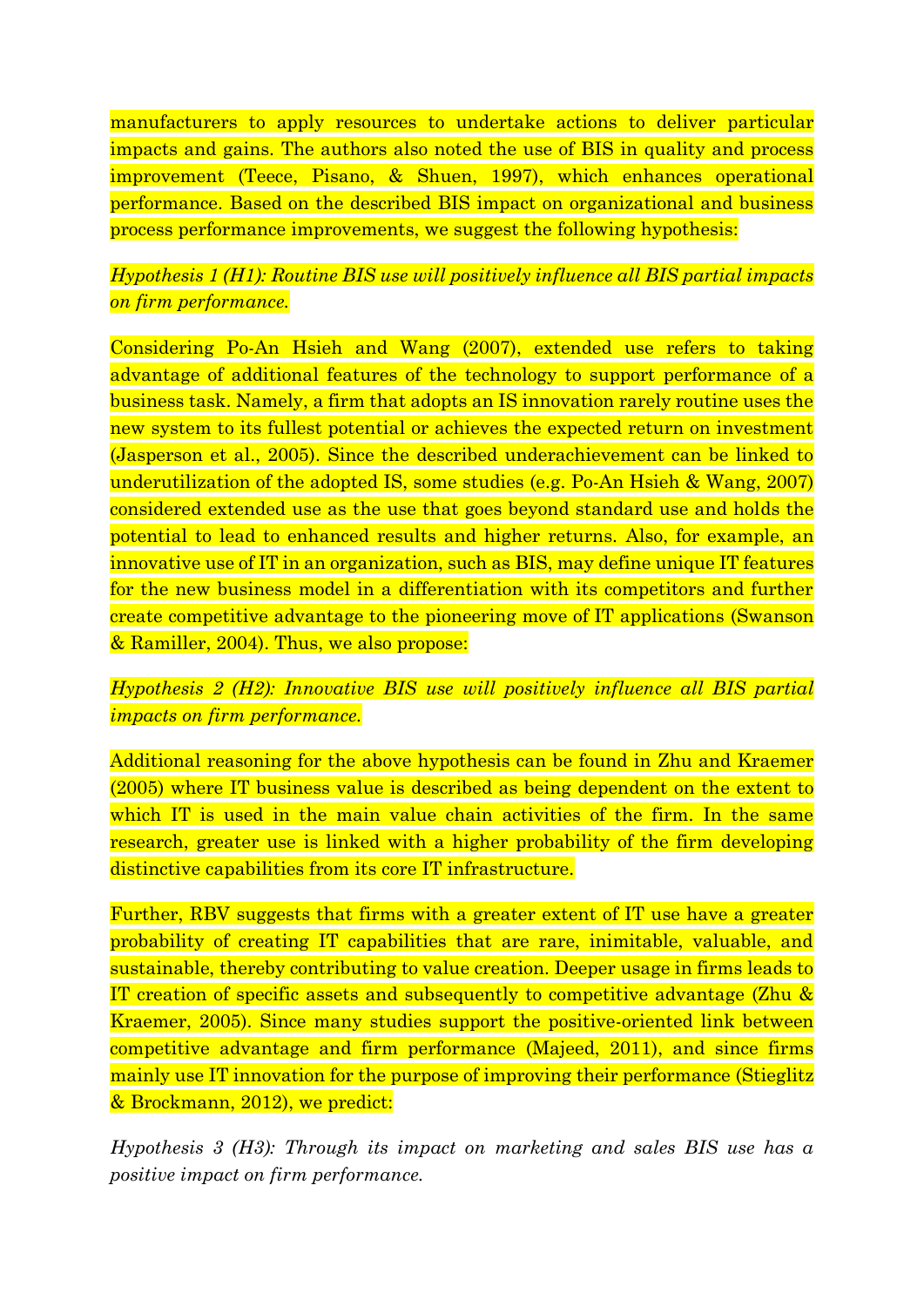*Hypothesis 4 (H4): Through its impact on management and internal operations BIS use has a positive impact on firm performance.*

*Hypothesis 5 (H5): Through its impact on procurement BIS use has a positive impact on firm performance.*

The ultimate endogenous variable in our research is thus the impact on general organizational performance, while the partial impacts represent partial effects that BIS usage has on overall firm performance. Hence, a higher level of BIS usage will be associated with firms' improved performance (Picoto et al., 2014).

In line with some of the preceding studies, we included size and industry dummy variables as control variables that were used to control data variation not explained by the other variables (Gu, Cao, & Duan, 2012; Popovič et al., 2014; Thong, 1999).

*Figure 1: Research Model*



## **4. Research methodology**

#### **4.1 Measurement**

The constructs utilized (routine use, innovative use, impact on marketing and sales, impact on management and internal operations, impact on procurement, impact on firm performance) were based on the existing literature. Measuring applied a seven-point scale on an interval level ranging from "strongly disagree" to "strongly agree" or from "strongly insignificant" to "strongly significant". Consistently with the respective literature, some of the constructs used were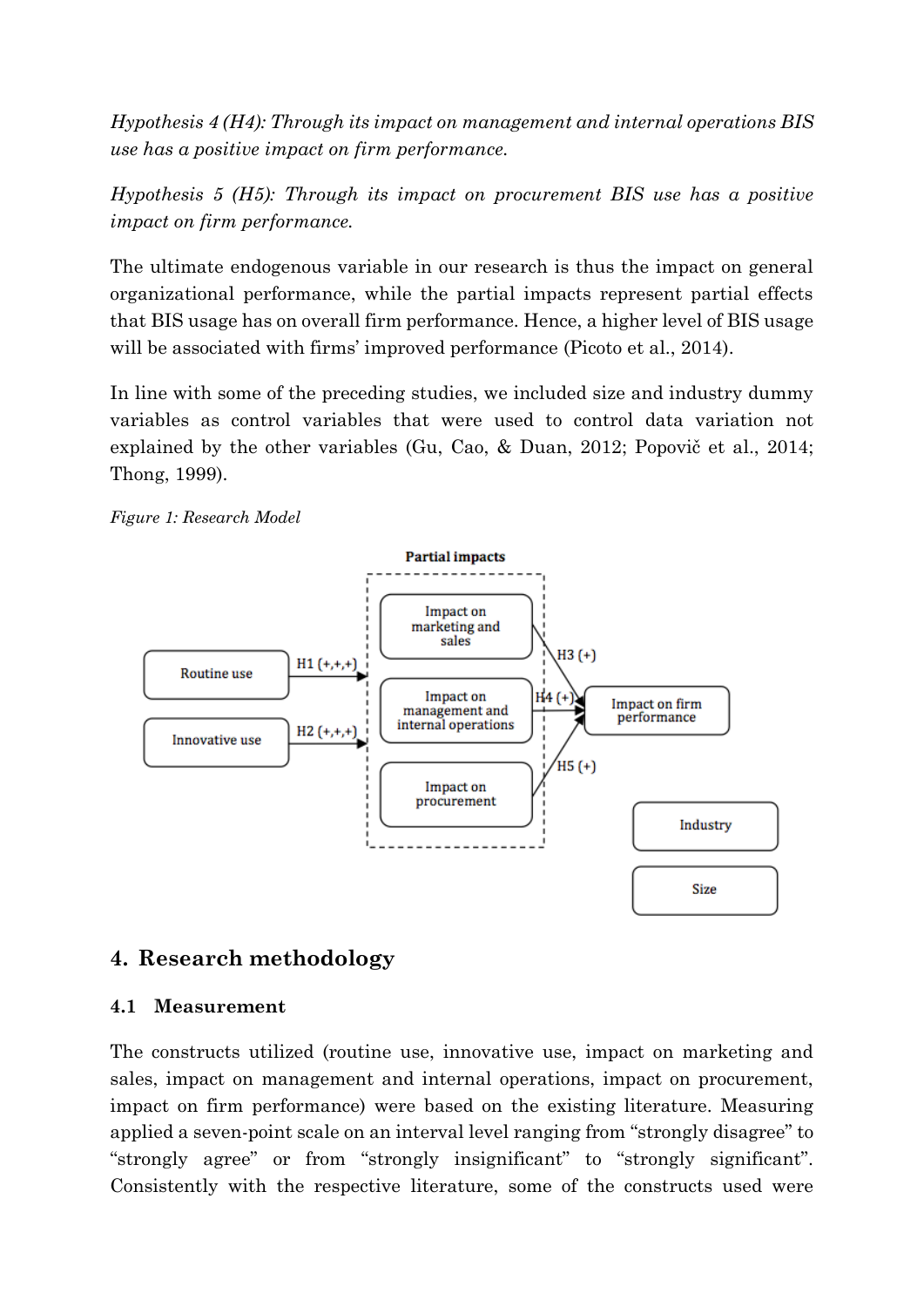operationalized as reflective (routine use, innovative use, impact on firm performance) and others as formative (impact on marketing and sales, impact on management and internal operations, and impact on procurement) (see Table 1).

Items in the questionnaire (see Table 1) were reviewed for their content validity by a group of six IS researchers and BI professionals, all appropriately familiar with BIS use and its impact on firm performance. Following their comments, some amendments to the questionnaire were made. The questionnaire was further pilot tested on 25 randomly selected SMEs from the sample frame, which confirmed its validity and reliability.

| Constructs                                              | Items                                                                                                                                                                                                                                                                                                                                                                                                                                                                              | References                                                        |
|---------------------------------------------------------|------------------------------------------------------------------------------------------------------------------------------------------------------------------------------------------------------------------------------------------------------------------------------------------------------------------------------------------------------------------------------------------------------------------------------------------------------------------------------------|-------------------------------------------------------------------|
| Routine use/R                                           | Please rate the degree to which you agree with the following<br>statements (1-Strongly disagree; 2; 3; 4; 5; 6; 7-Strongly agree;<br>X - Not applicable):<br>URU1 - Our use of the BIS has been incorporated into our<br>regular work practices.<br>URU2 - Our use of the BIS is pretty much integrated as part of<br>our normal work routine.<br>URU3 - Our use of the BIS is now a normal part of our work.                                                                      | (Saga &<br>Zmud,<br>1994)                                         |
| Innovative<br>use/R                                     | Please rate the degree to which you agree with the following<br>statements (1-Strongly disagree; 2; 3; 4; 5; 6; 7-Strongly agree;<br>X - Not applicable):<br>UIU1 - We often use more features than the average user of the<br>BIS to support our work.<br>UIU2 - We often use more overlooked aspects of the BIS to<br>support our work.<br>UIU3 - We use the BIS in novel ways to support our work.<br>UIU4 - We often look for new functions in the BIS to support<br>our work. | (Ahuja &<br>Thatcher,<br>2005; Po-An<br>Hsieh &<br>Wang,<br>2007) |
| Impact on<br>marketing<br>and sales/F                   | Please indicate the extent to which your BIS have impact in<br>$(1 -$ Strongly insignificant; 2; 3; 4; 5; 6; 7 Strongly significant; X<br>- Not applicable)<br>IMS1 - Sales increasing<br>IMS2 - Widening sales area<br>*IMS3 - Product and service innovation improvement<br>IMS4 - Customer service improvement<br>*IMS5 - Customer satisfaction increasing<br>* - deleted due to multicollinearity problems                                                                     | (Picoto et<br>al., 2014)<br>- adopted to<br><b>BIS</b>            |
| Impact on<br>management<br>and internal<br>operations/F | Please indicate the extent to which your BIS have impact in<br>$(1 -$ Strongly insignificant; 2; 3; 4; 5; 6; 7- Strongly significant; X<br>- Not applicable)<br>IMIO1 - Making the corporate systems and information<br>accessible from any location<br>* IMIO2 - Increasing control<br>IMIO3 - The staff motivation increasing                                                                                                                                                    | (Picoto et<br>al., 2014)                                          |

*Table 1: Measurement items*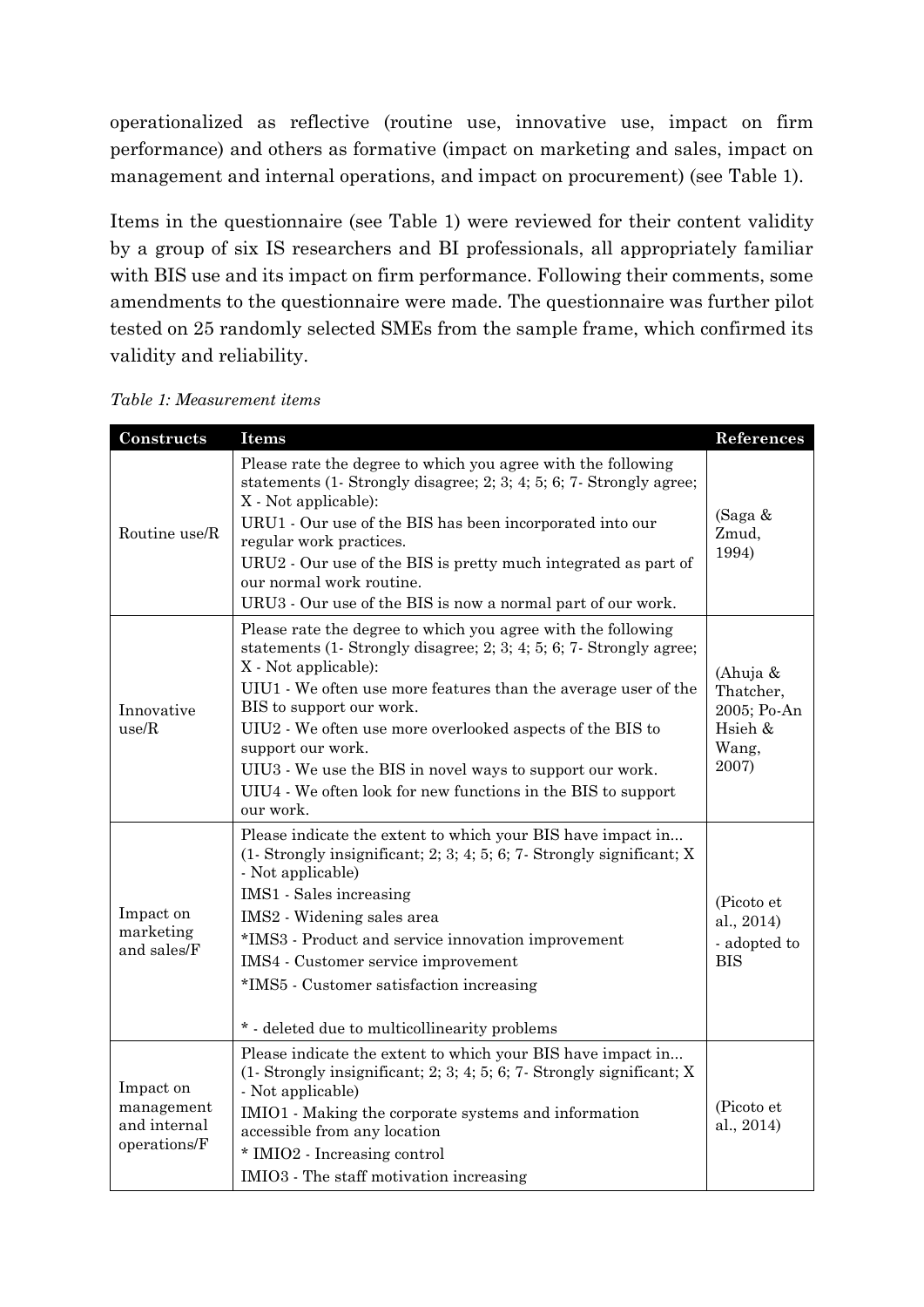| Constructs        | Items                                                                                       | References |  |  |  |  |
|-------------------|---------------------------------------------------------------------------------------------|------------|--|--|--|--|
|                   | IMIO4 - Improving decision-making                                                           |            |  |  |  |  |
|                   | IMIO5 - Increasing organization profitability                                               |            |  |  |  |  |
|                   | * IMIO6 - Better information quality                                                        |            |  |  |  |  |
|                   | IMIO7 - Making internal operations more efficient (e.g.: speed                              |            |  |  |  |  |
|                   | up processing, reduce bottlenecks, reduce errors, notification,                             |            |  |  |  |  |
|                   | control emergencies)<br>IMIO8 - Increasing staff productivity                               |            |  |  |  |  |
|                   |                                                                                             |            |  |  |  |  |
|                   | * IMIO9 - Facilitating communication among employees                                        |            |  |  |  |  |
|                   | * IMIO10 - The compression of business processes                                            |            |  |  |  |  |
|                   | * IMIO11 - The organizational flexibility                                                   |            |  |  |  |  |
|                   | IMIO12 - Reducing the number of employees                                                   |            |  |  |  |  |
|                   | IMIO13 - Reducing administration workload                                                   |            |  |  |  |  |
|                   | * IMIO14 - Improved employee effectiveness                                                  |            |  |  |  |  |
|                   | * IMIO15 - Improved employee learning                                                       |            |  |  |  |  |
|                   |                                                                                             |            |  |  |  |  |
|                   | * - deleted due to multicollinearity problems                                               |            |  |  |  |  |
|                   | Please indicate the extent to which your BIS have impact in                                 |            |  |  |  |  |
|                   | $(1 -$ Strongly insignificant; 2; 3; 4; 5; 6; 7- Strongly significant; X                    |            |  |  |  |  |
|                   | - Not applicable)                                                                           |            |  |  |  |  |
|                   | IP1 - Inventory costs reduction                                                             |            |  |  |  |  |
| Impact on         | IP2 - Improving the coordination with suppliers                                             | (Picoto et |  |  |  |  |
| procurement<br>Æ  | IP3 - Decreasing the procurement costs                                                      | al., 2014) |  |  |  |  |
|                   | IP4 - Facilitate inventory management                                                       |            |  |  |  |  |
|                   | *IP5 - Facilitating communication with suppliers                                            |            |  |  |  |  |
|                   |                                                                                             |            |  |  |  |  |
|                   | * - deleted due to multicollinearity problems                                               |            |  |  |  |  |
|                   | Please rate the degree to which you agree with the following                                |            |  |  |  |  |
|                   | statements (1-Strongly disagree; 2; 3; 4; 5; 6; 7-Strongly agree;                           |            |  |  |  |  |
|                   | X - Not applicable):                                                                        |            |  |  |  |  |
|                   | IFP1 - In terms of its business impacts on the organization, the<br>BIS has been a success. |            |  |  |  |  |
|                   | IFP2 - BIS has seriously improved my organization's overall                                 |            |  |  |  |  |
| Impact on<br>firm | business performance.                                                                       | (Picoto et |  |  |  |  |
| performance/R     | IFP3* - From the perspective of my organization, the benefits                               | al., 2014) |  |  |  |  |
|                   | of BIS outweigh the costs.                                                                  |            |  |  |  |  |
|                   | IFP4 - BIS has had a significant positive effect on my                                      |            |  |  |  |  |
|                   | organization.                                                                               |            |  |  |  |  |
|                   |                                                                                             |            |  |  |  |  |
|                   | * - inversed (original: the costs of BIS outweigh the benefits.)                            |            |  |  |  |  |

**Note:** F - formative; R - reflective

#### **4.2 Data**

We used an online survey service which allows online surveys to be created, executed, and briefly analyzed. To obtain a comprehensive list of survey respondents, namely firms that qualify for small or medium-sized firms according to the official country classification, we merged records from the commercial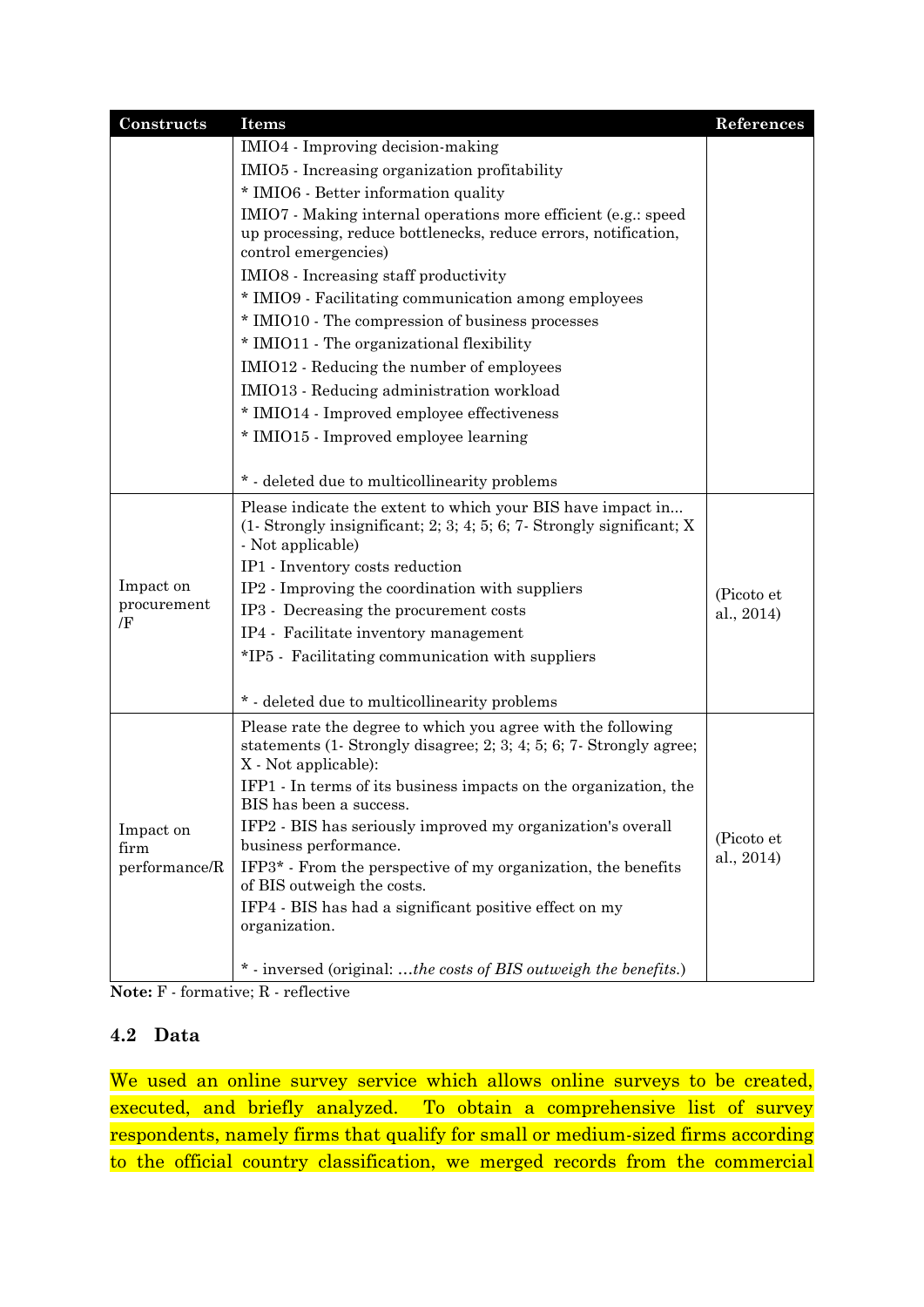business register with records of business entities from the database of the National Agency for Public Legal Records and Related Services. The final list provided 2,024 SMEs from various industry sectors eligible for inclusion in the study. The invitation to complete the survey was distributed by email. In order to increase the content validity, participation of the most qualified BIS person (i.e. CIO, other management, or senior IS personnel) was requested, along with a brief yet complete description of the research's scope and importance. Once the participant firm agreed to participate in the study, a second email was sent to the participating individuals explaining the nature of the research and asking additional information about the participant. Each individual provided additional data about his position, year of employment, and experience in the field.

Data were collected in mid-2016. Over 12 weeks, a total of 181 usable responses was attained, corresponding to a response rate of 8.9%. The quite low response rate was expected since we targeted the overall SME milieu, i.e. adopters and nonadopters, regardless of how familiar an individual firm was with BIS.

In order to test for non-response bias, we compared the distributions of early and late respondents in the sample using the Kolmogorov-Smirnov test (Ryans, 1974). The sample distributions of the early and late respondents did not differ statistically (p-value > 0.10 for all variables). Accordingly, the absence of nonresponse bias was confirmed (Ryans, 1974).

The industry profile of the sample was as follows: 50.3% of the respondents came from the services sector, 24.3% the manufacturing industry, and 25.4% the distribution sector. The good quality of the data is indicated by the fact that the respondents were qualified individuals, predominantly CEOs.

# **5. Results**

Smart PLS 3.0 (Ringle, Wende, & Becker, 2015) was used to test the research model. Partial least squares (PLS) represents a variance-based structural equation model (SEM) technique which is suitable for this research since (i) some items in the data are not distributed normally (p < 0.01 based on the Kolmogorov-Smirnov test); (ii) the conceptual model is considered to be complex; (iii) the model has both reflective and formative constructs; (iv) adequate sample size, i.e., for PLS estimation, the minimum sample size should be (1) ten times the large numbers of formative indicators (in our model is eight) and (2) the dependent variable with the largest numbers of independent latent variables influencing it (Peng & Lai, 2012).

Before we test the structural model, we first examine the reflective part of the measurement model in order to assess the construct and indicator reliability,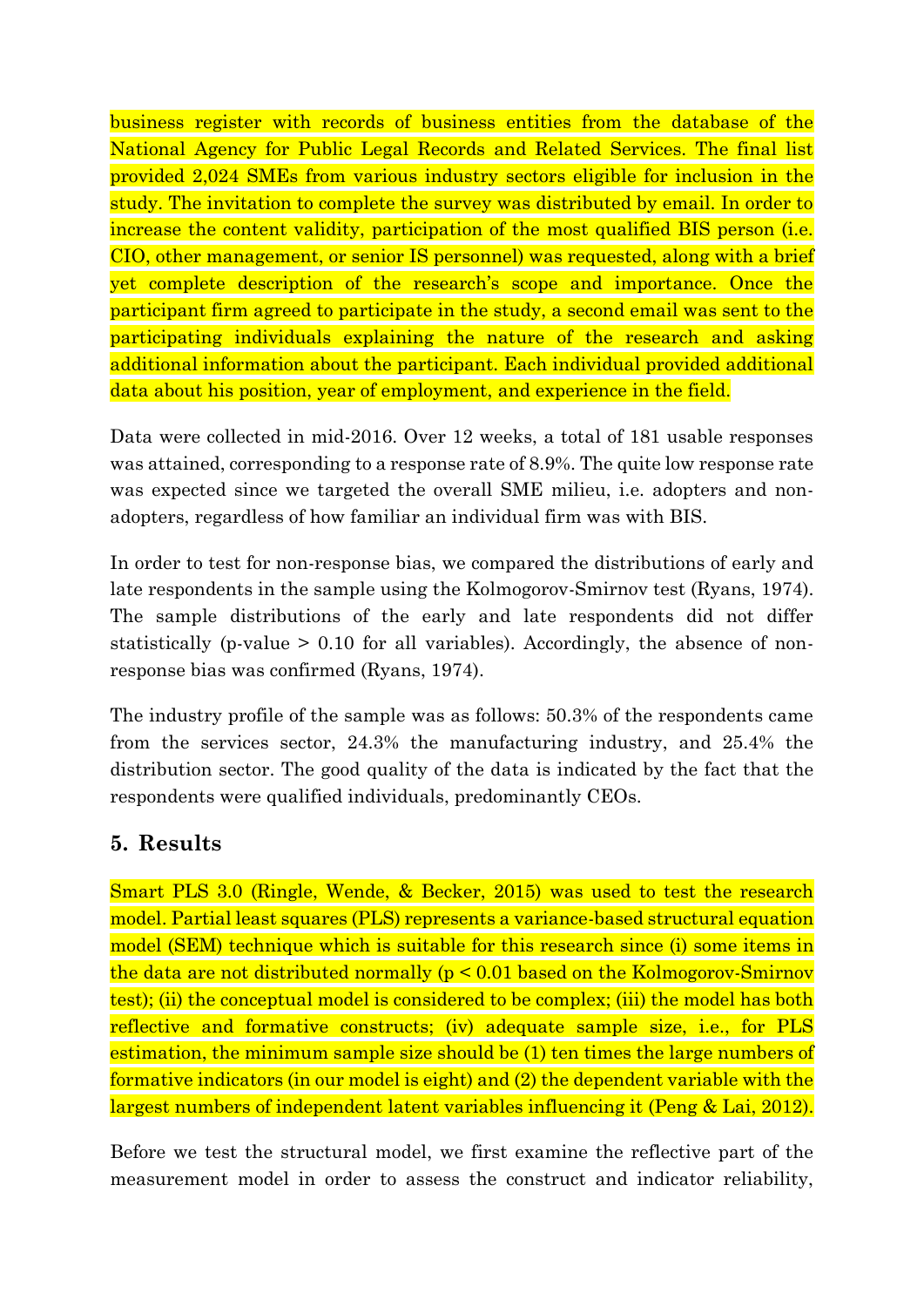internal consistency, convergent validity, and discriminant validity. In the continuance, the quality of the formative construct in the measurement model was determined through content validity (Straub, Boudreau, & Gefen, 2004), multicollinearity (Diamantopoulos & Siguaw, 2006), and weights (Chin, 1998), all described in the following sections.

## **5.1 Measurement model**

Examination of the model is reported in Tables 2 and 3. First, we assessed the construct reliability using the composite reliability coefficient and Cronbach's alpha. As shown in Table 2, all constructs have composite reliability (CR) and Cronbach's alphas (CA) above 0.7, suggesting the constructs are reliable (Chau, 1999; Straub, 1989).

Indicator reliability was assessed using the criterion that the factor loadings should exceed the value of 0.7 (Henseler, Ringle, & Sinkovics, 2009). As seen in Table 2 (in bold), all loadings are above 0.7. In addition, all items are statistically significant ( $p < 0.01$ ). Thus, the model shows adequate indicator reliability.

| Constructs                                                 | Item             | <b>URU</b> | UIU   | <b>IFP</b> |
|------------------------------------------------------------|------------------|------------|-------|------------|
|                                                            | URU1             | 0.973      | 0.809 | 0.799      |
| Routine use (URU)<br>$CR=0.981$ ; $CA=0.971$ ; $AVE=0.946$ | URU <sub>2</sub> | 0.974      | 0.776 | 0.792      |
|                                                            | URU3             | 0.971      | 0.785 | 0.815      |
|                                                            | UIU1             | 0.821      | 0.964 | 0.799      |
| Innovative use (UIU)                                       | UIU2             | 0.760      | 0.944 | 0.785      |
| CR=0.976; CA= 0.967; AVE=0.909                             | UIU3             | 0.777      | 0.964 | 0.804      |
|                                                            | UIU4             | 0.740      | 0.941 | 0.779      |
|                                                            | IFP <sub>1</sub> | 0.821      | 0.820 | 0.955      |
| Impact on firm performance (IFP)                           | IFP <sub>2</sub> | 0.797      | 0.816 | 0.974      |
| $CR=0.982$ ; $CA= 0.975$ ; $AVE=0.930$                     | IFP <sub>3</sub> | 0.768      | 0.783 | 0.956      |
|                                                            | IFP4             | 0.796      | 0.785 | 0.973      |

*Table 2: Loadings and cross-loadings*

**Note:** CR – composite reliability; CA – Cronbach's alpha; AVE – Average variance extracted

In order to test the convergent validity, we used average variance extracted (AVE). As seen in Table 11, all constructs show AVE higher than 0.5, which meets the criterion that AVE should be above 0.5 so that the construct explains more than half of the variance of its indicators (Bagozzi & Yi, 1988; Henseler et al., 2009).

Discriminant validity was evaluated based on the Fornell-Larcker criteria and also on cross-loadings. A Fornell-Larcker criterion suggests that the square root of AVE should be greater than the correlations between the latent variables (Fornell & Larcker, 1981). Table 3 shows that the square roots of AVEs (in bold) are greater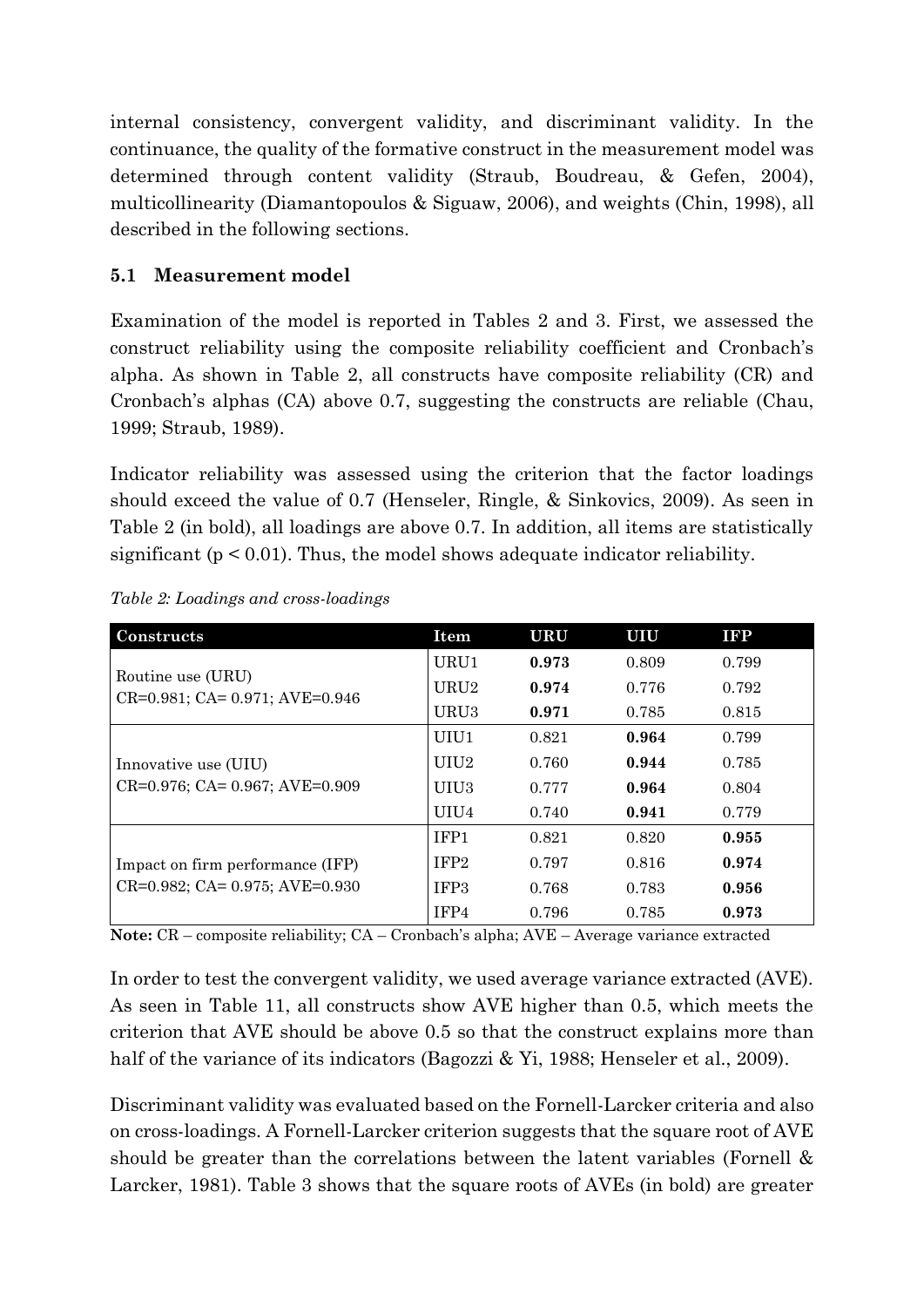than the correlation between each pair of variables. The criteria of cross-loadings suggests that the loading of each factor should be greater than all cross-loadings (Götz, Liehr-Gobbers, & Krafft, 2010). As shown in Table 2, patterns of the loadings are greater than the cross-loadings. Accordingly, both criteria are fulfilled.

A condition for evaluating content validity, describing the degree to which the measured results stand for the content-semantic part of the construct, is an exact content definition of the constructs (Eckhardt, Laumer, & Weitzel, 2009). In order to ensure the content validity, our constructs were discussed with several BI professionals from the field, all appropriately familiar with BIS adoption and the operation of SMEs, and also decision-makers with adequate knowledge of BIS adoption within the firm to reliably discuss the subject (Churchill, 1979).

| Constructs                                             | Mean  | SD    | <b>URU</b> | UIU   | IMS   | <b>IMIO</b> | $_{\rm IP}$ | <b>IFP</b> |
|--------------------------------------------------------|-------|-------|------------|-------|-------|-------------|-------------|------------|
| Routine use (URU)                                      | 4.659 | 2.001 | 0.973      |       |       |             |             |            |
| Innovative use (UIU)                                   | 4.249 | 1.826 | 0.813      | 0.953 |       |             |             |            |
| Impact on marketing and sales<br>(IMS)                 | 4.566 | 1.782 | 0.622      | 0.637 | NA    |             |             |            |
| Impact on management and<br>internal operations (IMIO) | 5.137 | 1.667 | 0.714      | 0.688 | 0.810 | <b>NA</b>   |             |            |
| Impact on procurement (IP)                             | 4.688 | 1.782 | 0.543      | 0.515 | 0.729 | 0.761       | <b>NA</b>   |            |
| Impact on firm performance (IFP)                       | 4.606 | 1.823 | 0.825      | 0.831 | 0.739 | 0.803       | 0.642       | 0.965      |

*Table 3: Descriptive statistics, correlation matrix, and square root of AVEs*

Note: NA: not applicable to the formative constructs; diagonal elements – square root of AVE; offdiagonal elements – correlations

For the formative measures, the test of multicollinearity denotes that the analysis of the significance of the outer weights could be conducted as the next step since variance inflation factor (VIF) values for all indicators were below 5, meaning that collinearity does not arise as an issue (Hair Jr, Hult, Ringle, & Sarstedt, 2016). To achieve these criteria, we deleted items IMS3 and IMS5 of the construct Impact on marketing and sales; IMIO2, IMIO6, IMIO9, IMIO10, IMIO11, IMIO14, and IMIO15 of the Impact on management and internal operations; and IP5 of the Impact on procurement.

Outer weights of the construct Impact on marketing and sales were significant for two indicators; for the other indicator the outer loadings were greater than 0.5. Further, the outer weights of Impact on management and internal operations were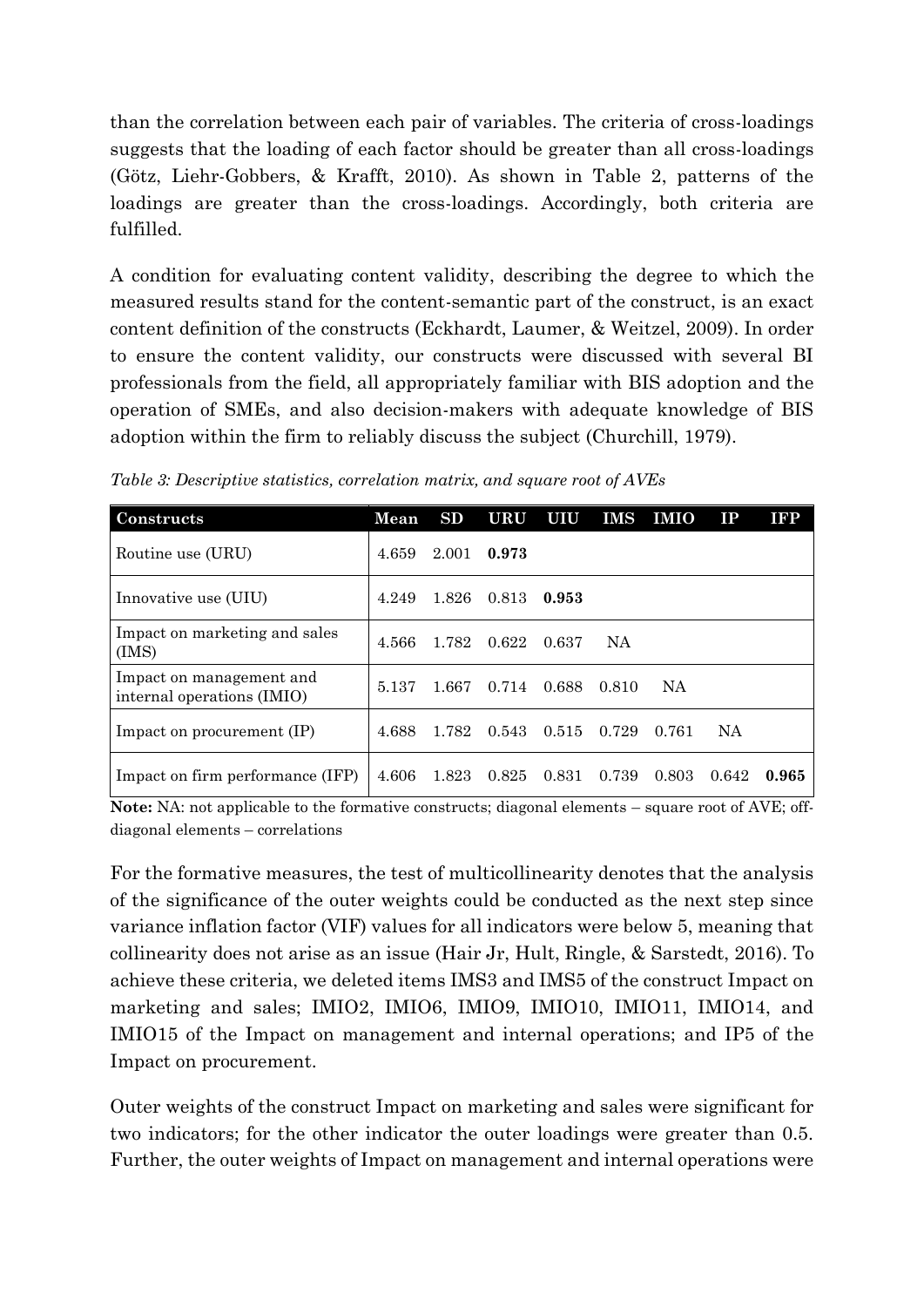also significant for two indicators; for the further six indicators the outer loadings exceeded 0.5. Similarly, the outer weights of the construct Impact on procurement were significant for two indicators and for the other two indicators the outer loadings were greater than 0.5 (see Table 4). Hence, no indicator was eliminated (Hair Jr et al., 2016).

| Path                 | Outer<br>Weights | P Values | Outer<br>Loadings | P Values |
|----------------------|------------------|----------|-------------------|----------|
| $IMS1 - IMS$         | $0.471**$        | 0.015    | $0.903***$        | 0.000    |
| IMS2 >IMS            | $-0.005$         | 0.981    | $0.834***$        | 0.000    |
| $IMS4$ -> $IMS$      | $0.613***$       | 0.000    | $0.945***$        | 0.000    |
| IMIO1 > IMIO         | $0.340***$       | 0.003    | $0.925***$        | 0.000    |
| IMIO3 > IMIO         | $-0.150$         | 0.199    | $0.718***$        | 0.000    |
| IMIO4 > IMIO         | 0.194            | 0.105    | $0.891***$        | 0.000    |
| $IMIO5$ -> $IMIO$    | 0.078            | 0.528    | $0.816***$        | 0.000    |
| IMIO7 > IMIO         | $0.345**$        | 0.010    | $0.933***$        | 0.000    |
| IMIO8 > IMIO         | 0.231            | 0.116    | $0.914***$        | 0.000    |
| IMIO12 > IMIO        | $-0.012$         | 0.885    | $0.590***$        | 0.000    |
| IMIO13 -> IMIO       | 0.044            | 0.620    | $0.694***$        | 0.000    |
| $IP1 \rightarrow IP$ | 0.141            | 0.427    | $0.898***$        | 0.000    |
| IP2 > IP             | $0.476*$         | 0.055    | $0.917***$        | 0.000    |
| $IP3$ -> $IP$        | $-0.058$         | 0.785    | $0.846***$        | 0.000    |
| $IP4$ -> $IP$        | $0.516***$       | 0.006    | $0.942***$        | 0.000    |

*Table 4: Outer weights and loadings*

**Note:**  $*$  - significance at p < 0.10;  $**$  - significance at p < 0.05;  $***$  - significance at p < 0.01.

Since the evaluations of construct reliability, indicator reliability, convergent validity, discriminant validity (reflective measures), and content validity, multicollinearity, and the weights (formative measures) were adequate, we may confirm the constructs are suitable for testing the conceptual model.

#### **5.2 Structural model**

The structural model's predictive capacity was evaluated using  $\mathbb{R}^2$  measures besides the level of significance of the path coefficients. The path significance levels were estimated using the bootstrapping method with 5,000 resamples (Chin, 1998; Henseler et al., 2009). Regarding the multicollinearity statistics, variance inflation factors among the constructs were all below 5, hence multicollinearity does not arise as an issue (Hair Jr et al., 2016). The results of the analysis are summarized in Figure 2, showing the path coefficients, statistical significance of the path coefficients, and the  $R<sup>2</sup>$  of dependent variables, which are respectively 0.67, 0.44, 0.55, and 0.33 for the impact on firm performance, the impact on marketing and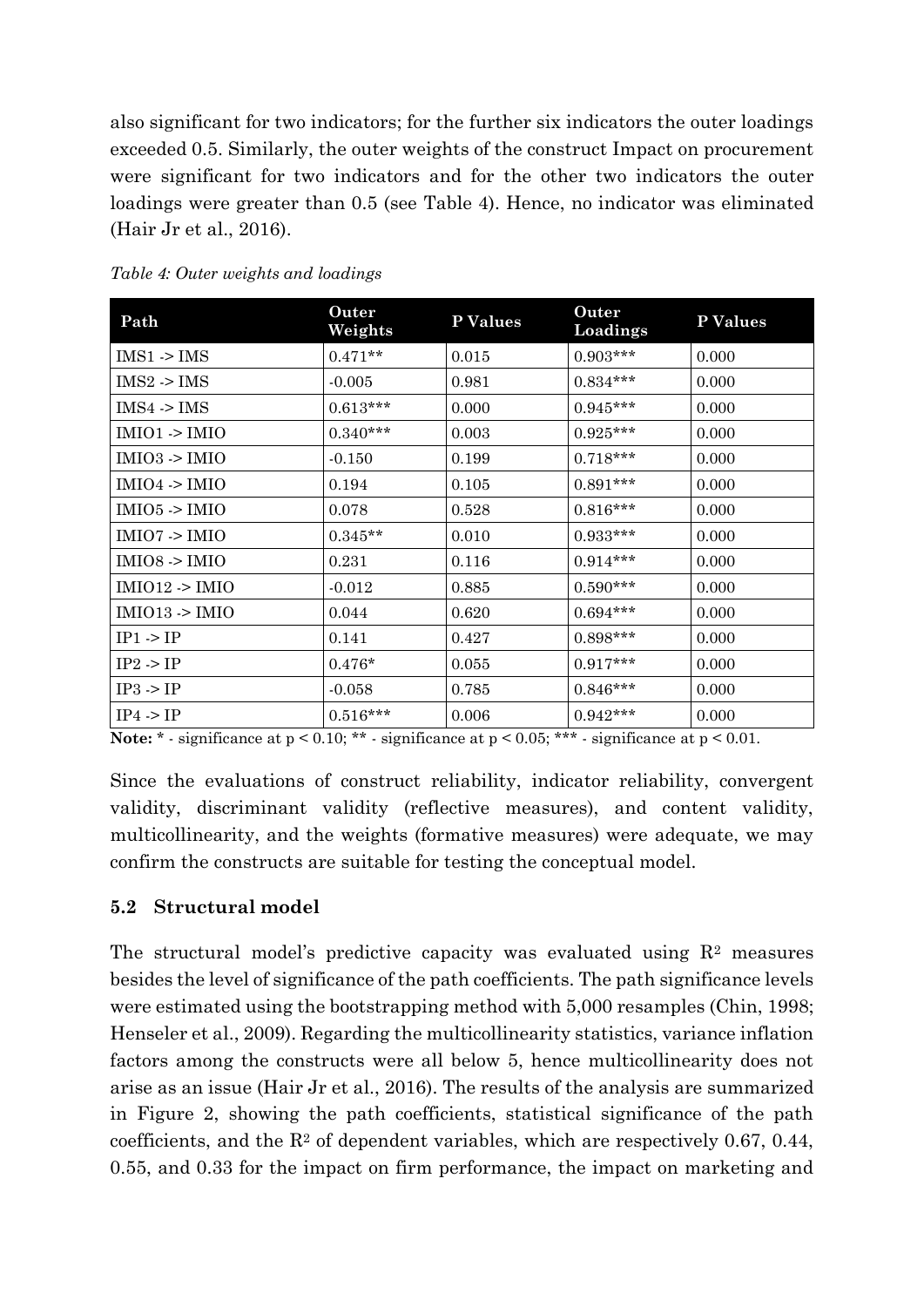sales, the impact on management and internal operations, and the impact on procurement.





**Note:**  $*$  – significance at  $p < 0.10$ ;  $**$  – significance at  $p < 0.05$ ;  $***$  – significance at  $p < 0.01$ ;  $f<sup>2</sup>$  of 0.02, 0.15, and 0.35 are interpreted as small, medium, and large effect sizes, respectively (Henseler et al., 2009);  $Q^2$  values larger than 0 suggest that the model has predictive relevance for a certain endogenous construct (Hair Jr et al., 2016).

Regarding the use variables, the present research found that the hypothesis of routine use as a predictor of the partial BIS impacts on firm performance (H1) is supported for all three impact variables ( $p \leq 0.01$ ). The hypothesis of innovative use as a predictor of the partial BIS impacts on firm performance (H2) is also supported for all three impact variables; specifically for the impact on marketing and sales, the impact on management and internal operations at p < 0.01, and for the impact on procurement at  $p < 0.10$ .

Within the partial impact variables, the impact on marketing and sales has significant and positive paths to the impact on firm performance ( $p < 0.01$ ), so H<sub>3</sub> is strongly supported. Equivalent strong support was identified for H4 as a path to the impact on firm performance associated with the impact on management and internal operations is significant and of a high magnitude ( $p < 0.01$ ). Dissimilar results were found for the path for the impact on procurement to the impact on firm performance variable since it is insignificant ( $p > 0.10$ ). Thus, H5 is not supported.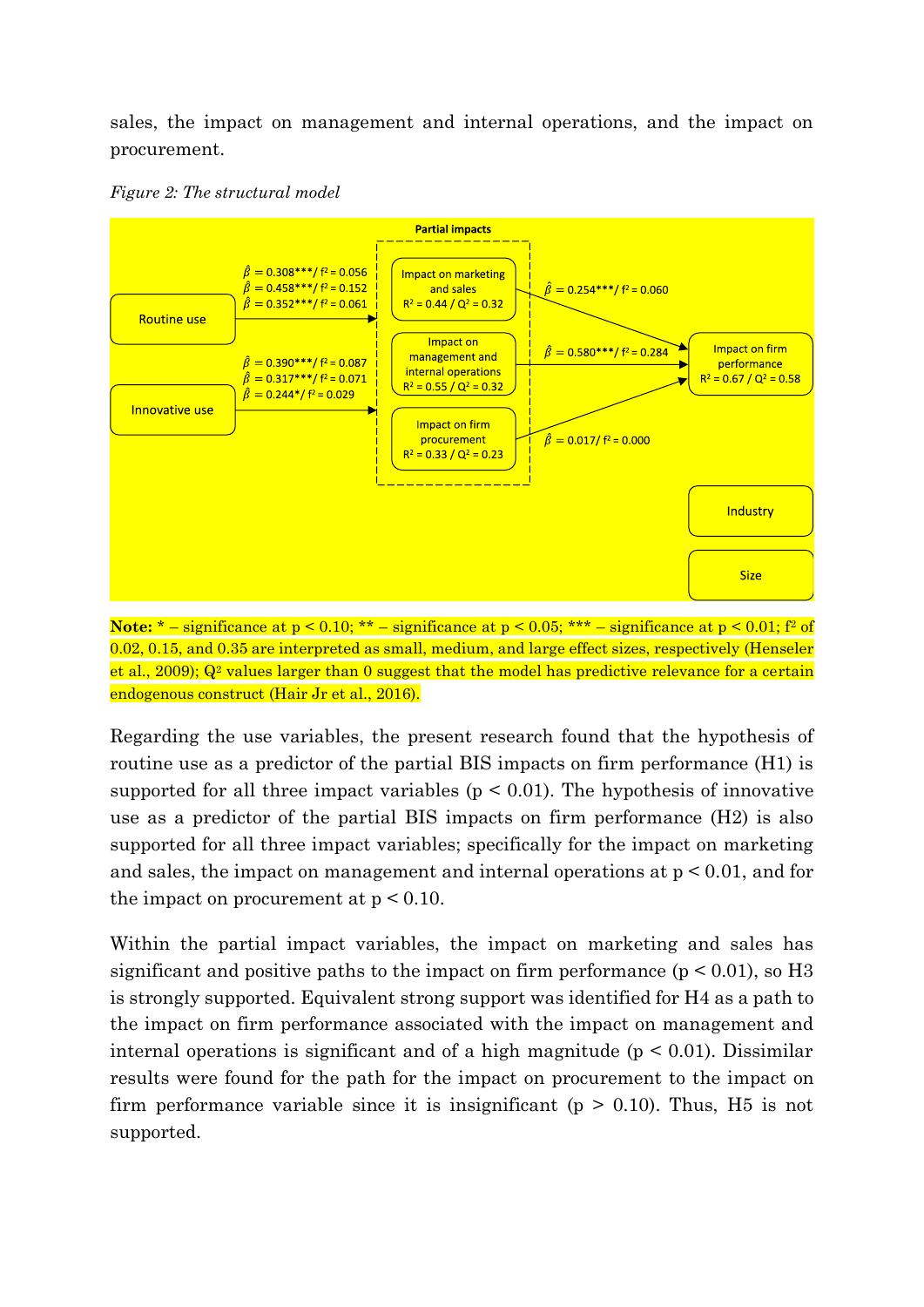We also tested the influence of the control variables on the dependent variables. For industry, we used two dummy variables (i.e. service and distribution) and also tested for the effect of firm size. The results suggest that all control variables are statistically nonsignificant.

# **6. Discussion**

This study offers important contributions to both research and practice. It suggests implications for the IT/IS literature, in particular for the field of BI and BIS, and proposes a validated model of BIS use impact on firm performance in SMEs.

#### **6.1 Theoretical implications**

Our study suggests that employees engage in diverse BIS usage behaviors and that routine use and innovative use require understanding with regard to their distinctions. IS use is one of the most critical elements in the causal link from IS implementation to performance and organizational success (Seddon, 1997). Prior BIS literature has commonly treated BIS use as a broad behavioral category and has examined it in the forms of duration or frequency (Popovič et al., 2012; Vukšić, Bach, & Popovič, 2013). Though these assessment approaches capture the quantity of a user's engagement with BIS, they overlook the pluralistic nature of BIS use and do not make important qualitative distinctions between BIS behaviors. We are among the first to contrast routine and innovation behaviors in the BIS use context, which enables us to make important conceptual distinctions between routine use and innovative use in terms of their standardization or innovation orientation. The twin learning concepts of exploration and exploitation, typically studied at the organizational level, are also useful to enrich our understanding of individual level usage behaviors in that routine use and innovative use, respectively, utilize existing and create new knowledge concerning how an implemented BIS can be used by employees to support their work (A. K. Gupta et al., 2006; M. Gupta & George, 2016).

The results of our research suggest that the relationships between BIS routine use and the impact on marketing and sales, impact on management and internal operations, and impact on procurement are all positive and highly significant. This means that higher levels of routine BIS use are related with higher levels of all partial BIS impacts on firm performance, which is consistent with the RBV theory.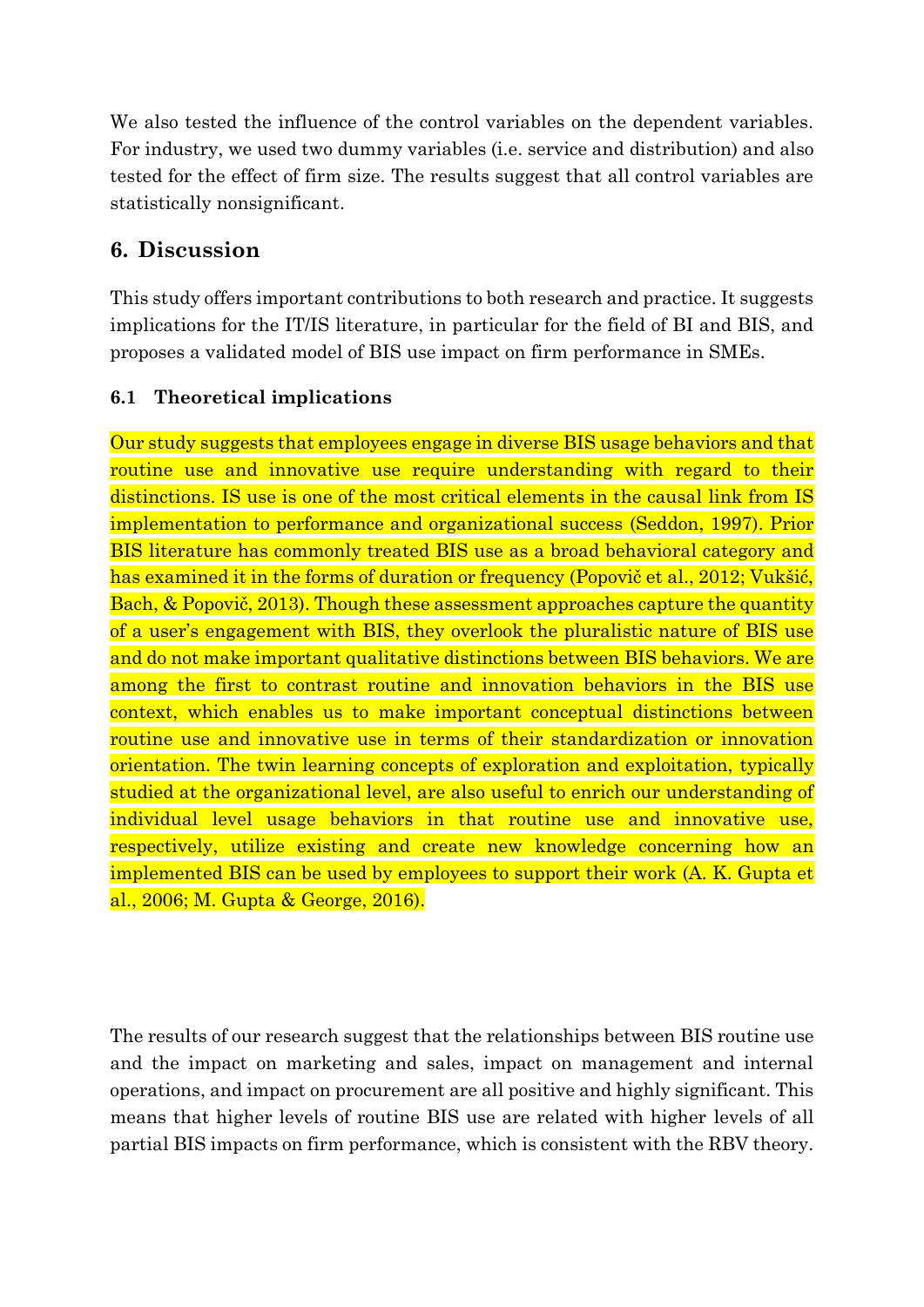Similarly to routine use, innovative use also shows a positive and highly significant correlation with the impact on marketing and sales, and the impact on management and internal operations. A somewhat different relationship was found between BIS routine use and the impact on procurement, which is still significant but with a smaller impact. However, these findings are also consistent with the RBV since higher levels of innovative BIS use are related with higher levels of all partial BIS impacts on firm performance. Following the above reasoning, it can be concluded that innovative use should follow routine use in order to create an additional impact on firm performance; and that, regarding partial impacts, the focus should be on the impact on marketing and sales, and on the impact on management and internal operations.

The finding that BIS use has a greater impact on sales with marketing, and management with internal operations than on procurement is consistent with Picoto et al.'s (2014) findings that explain this outcome with the tendency of procurement personnel to work in a traditional environment as opposed to sales or support personnel. Extending this reasoning, we propose that a partial cause for this can also be found in the need for sales personnel to act more innovatively as they are often more exposed to a highly competitive business environment.

Further, our results indicate that the relationship between the impact on marketing and sales, and the impact on firm performance is positive and of a high magnitude. The same results were found for the linkage between the impact on management and internal operations and the impact on firm performance, while the linkage between the impact on procurement and the impact on firm performance is nonsignificant. The overarching purpose of the procurement function lies in value creation aimed at supporting firm performance (Pearcy & Dobrzykowski, 2012). Recently, value creation hinges on a firm's capability to collaborate and share information with suppliers and customers (Callaway & Dobrzykowski, 2009; Vargo, Maglio, & Akaka, 2008). While such collaborative exchanges would seem to be conventional wisdom as a means to create value in procurement, many firms struggle to achieve success in this regard (Muylle & Vereecke, 2006), even through the use of BIS.

Last but not least, our model shows that BIS partial impacts on firm performance explain a considerably large share of the impacts of BIS on the overall variance in firm performance, where  $\mathbb{R}^2$  is 0.67. With this result, we can confirm that by using a BIS routine and/or innovative way the impact on firm performance among SMEs can be influenced in the general sense.

#### **6.2 Practical implications, limitations, and future research**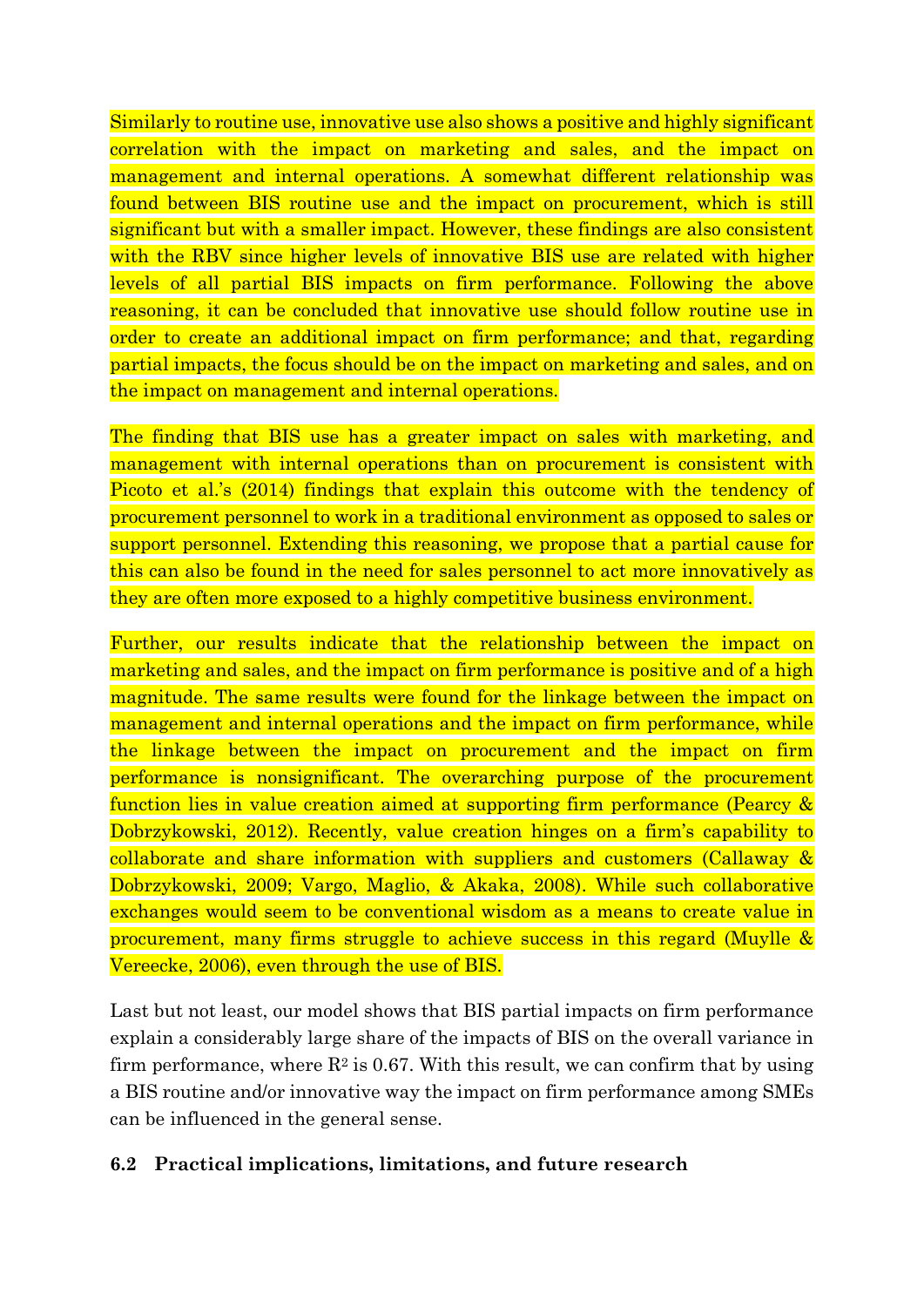Our research also carries important insights for SME organizational decisionmakers, IT solution providers, and IT specialists. We generally confirm Picoto et al.'s (2014) view that when making innovation investment decisions firms need to consider the value creation of an innovation. Our research offers them a list of metrics which can be used to assess their own BIS innovations.

Managers should recognize that employees can use implemented BIS in diverse ways: (1) employees may use BIS in a repetitive and standardized manner, or (2) employees may take initiatives to apply BIS in a novel fashion and engage in innovative use. As these BIS usage behaviors differ in the employees' orientation in how the implemented system is to be used to achieve work objectives, managers should pay attention to the quality of BIS use above and beyond the quantity of BIS use (e.g., time and frequency) (Boudreau & Sligman, 2007; Po-An Hsieh & Wang, 2007). SME decision-makers who want to improve their firm's performance should consider the adoption and (innovative) use of the BIS since there is a considerable possibility that, after using BIS, their firm performance will actually improve. SME decision-makers should also focus on fostering BIS use primarily in the business areas of marketing, sales, management, and internal operations and not in the area of procurement because it is fairly possible that by using BIS in the procurement area the firm performance will not increase. We further advise firms that, in order to maximize their business value by using BIS, they should not stop using BIS in the standard way. By expanding BIS use to include innovative ways, they can create additional value.

In relation to BIS solution providers, they should focus their promotional activities on sales personnel and management rather than on procurement personnel since they can ensure the value of the BIS better by supporting sales/marketing, internal operations, and management activities than by supporting procurement. Solution providers that are often also supporters of the adopted BIS should also foster use of the BIS. Although the firm performance of their SME customers can already be improved by using BIS in the standard way, they should stimulate and support the use of BIS at the level of innovative use as it is only then that the potential of the BIS will be considerably exploited, while the solution provider's business references will grow.

Despite its theoretical and practical contributions, our study carries some limitations and opens avenues for future research. First, our work was geographically limited and included grouped categories of BIS partial impacts on firm performance. Future work could use the proposed research model to replicate BIS use and impact on firm performance within other environments (e.g. different firm-size segments, across other countries) to advance our understanding of the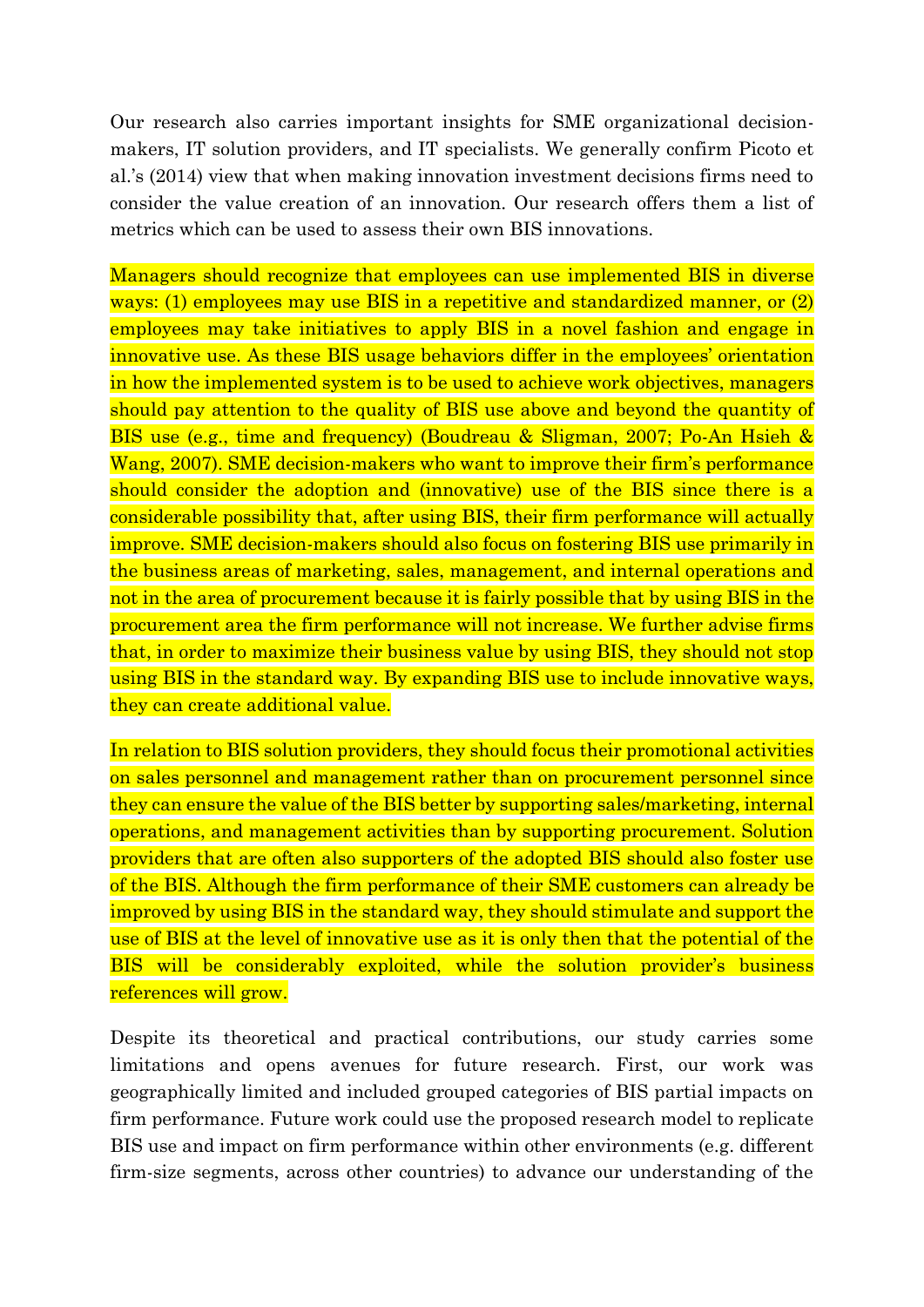impact of BIS on firm performance while broadening the value aspects presented above. Future research could also include adoption/use determinants in the model to identify the antecedents of usage and broaden the overall picture of this phenomenon. Finally, we encourage scholars to develop similar models for other IS/IT innovations and test them in various environments.

# **7. Conclusions**

This study explored how post-adoption use of BIS affects the partial BIS impacts on firm performance in the SME milieu. Drawing on the Resource-Based Theory and other IT literature led to the development of the research hypotheses and a conceptual framework that explicates these relationships in the BIS context. We conducted an empirical study among small and medium firms to test the research model and hypotheses.

The results of this study indicate that BIS usage has a positive and significant correlation with the partial impacts on firm performance, and that the partial BIS impacts on firm performance explain a considerably large share of the impacts of BIS use on the variance in overall firm performance.

Our study contributes to our understanding of how BIS impact firm performance at the firm level in the SME milieu as to the best of our knowledge no present study has examined this phenomenon in this manner. Moreover, this research provides a reliable and valid instrument for predicting the impact of BIS on firm performance as a result of BIS usage. While most of the prior studies merely focus on use of the innovation, our research analyzes BIS use effects on firm performance. Finally, by examining routine use and innovative use individually, we provide a broader understanding of the post-adoption phenomenon of innovation usage.

This study represents important progress in our theoretical understanding of the role of BIS routine and innovative usage across different BIS partial impacts on firm performance dimensions, i.e. the impact on marketing and sales, the impact on management and internal operations, and the impact on procurement. The results also provide instrumental insights for managers and solution providers to help them understand the influence of various determinants to more effectively conclude the post-adoption process in SMEs. We hope this work inspires future attempts to elaborate on our findings.

# **8. References**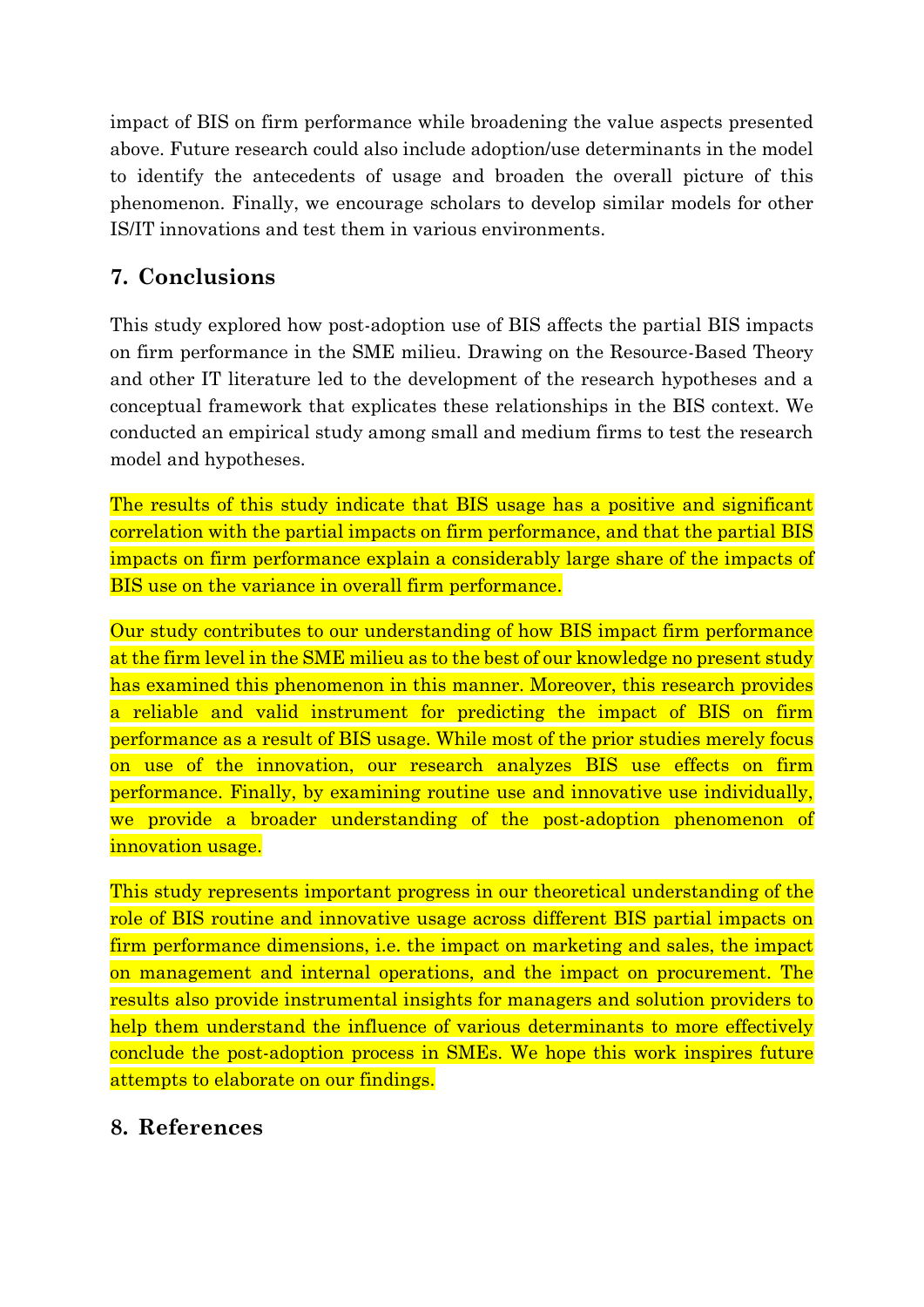- Ahuja, M. K., & Thatcher, J. B. (2005). Moving beyond intentions and toward the theory of trying: effects of work environment and gender on post-adoption information technology use. *MIS Quarterly, 29*(3), 427-459.
- Amit, R., & Zott, C. (2001). Value creation in E-business. *Strategic Management Journal, 22*(6-7), 493-520. doi:10.1002/smj.187
- Aral, S., & Weill, P. (2007). IT Assets, Organizational Capabilities, and Firm Performance: How Resource Allocations and Organizational Differences Explain Performance Variation. *Organization Science, 18*(5), 763-780. doi:10.1287/orsc.1070.0306
- Audzeyeva, A., & Hudson, R. (2015). How to get the most from a business intelligence application during the post implementation phase? Deep structure transformation at a U.K. retail bank. *European Journal of Information Systems, In Press*. doi:10.1057/ejis.2014.44
- Bagozzi, R. P., & Yi, Y. (1988). On the evaluation of structural equation models. *Journal of the Academy of Marketing Science, 16*(1), 74-94. doi:10.1007/bf02723327
- Barney, J. (1991). Firm Resources and Sustained Competitive Advantage. *Journal of Management, 17*(1), 99-120. doi:10.1177/014920639101700108
- Barney, J., Ketchen, D. J., & Wright, M. (2011). The Future of Resource-Based Theory: Revitalization or Decline? *Journal of Management*. doi:10.1177/0149206310391805
- Bharadwaj, A. S. (2000). A Resource-Based Perspective on Information Technology Capability and Firm Performance: An Empirical Investigation. *MIS Quarterly, 24*(1), 169-196. doi:10.2307/3250983
- Bhattacherjee, A. (2001). Understanding Information Systems Continuance: An Expectation-Confirmation Model. *MIS Quarterly, 25*(3), 351-370. doi:10.2307/3250921
- Boudreau, M.-C., & Sligman, L. (2007). Quality of Use of a Complex Technology: A Learning-Based Model. In M. A. Mahmood (Ed.), *Contemporary Issues in End User Computing*.
- Callaway, S. K., & Dobrzykowski, D. D. (2009). Service-Oriented Entrepreneurship: Service-Dominant Logic in Green Design and Healthcare. *Service Science, 1*(4), 225-240. doi:10.1287/serv.1.4.225
- Chau, P. Y. K. (1999). On the use of construct reliability in MIS research: a metaanalysis. *Information & Management, 35*(4), 217-227. doi:10.1016/s0378- 7206(98)00089-5
- Chen, X., & Siau, K. (2011). *Impact of Business Intelligence and IT Infrastructure flexibility on Competitive Performance: An Organizational Agility Perspective*. Paper presented at the 32nd Infernational Conference on Information Systems, Shanghai, China.
- Chin, W. W. (1998). The partial least squares approach to structural equation modeling. *Modern methods for business research, 295*(2), 295-336.
- Churchill, G. A. (1979). A Paradigm for Developing Better Measures of Marketing Constructs. *Journal of Marketing Research, 16*(1). doi:10.2307/3150876
- Cooper, R. B., & Zmud, R. W. (1990). Information Technology Implementation Research: A Technological Diffusion Approach. *Management Science, 36*(2), 123-139. doi:10.1287/mnsc.36.2.123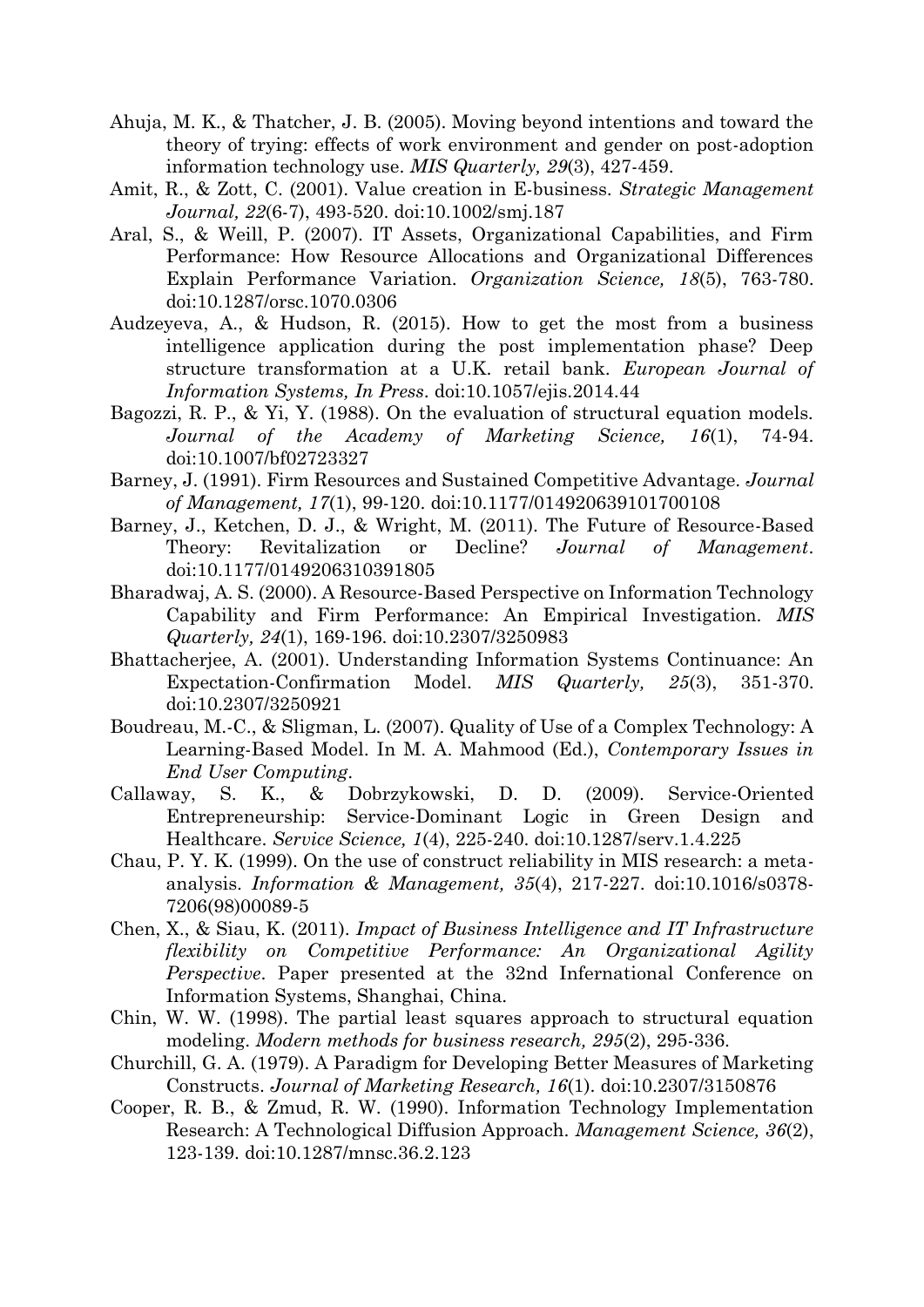- Côrte-Real, N., Oliveira, T., & Ruivo, P. (2017). Assessing business value of Big Data Analytics in European firms. *Journal of Business Research, 70*, 379- 390. doi:10.1016/j.jbusres.2016.08.011
- Davenport, T. H., Harris, J. G., & Morison, R. (2010). *Analytics at Work: Smarter Decisions, Better Results*. Boston, Massachusetts: Harvard Business School Publishing.
- Davern, M. J., & Kauffman, R. J. (2000). Discovering Potential and Realizing Value from Information Technology Investments. *Journal of Management Information Systems, 16*(4), 121-143.
- DeLone, W. H., & McLean, E. R. (1992). Information Systems Success: The Quest for the Dependent Variable. *Information Systems Research, 3*(1), 60-95. doi:10.1287/isre.3.1.60
- den Butter, F. A., & Linse, K. A. (2008). Rethinking procurement in the era of globalization. *MIT Sloan Management Review, 50*(1), 76.
- Devaraj, S., & Kohli, R. (2003). Performance Impacts of Information Technology: Is Actual Usage the Missing Link? *Management Science, 49*(3), 273-289. doi:10.1287/mnsc.49.3.273.12736
- Diamantopoulos, A., & Siguaw, J. A. (2006). Formative Versus Reflective Indicators in Organizational Measure Development: A Comparison and Empirical Illustration. *British Journal of Management, 17*(4), 263-282. doi:10.1111/j.1467-8551.2006.00500.x
- Doll, W. J., & Torkzadeh, G. (1998). Developing a multidimensional measure of system-use in an organizational context. *Information & Management, 33*(4), 171-185. doi:10.1016/S0378-7206(98)00028-7
- Eckhardt, A., Laumer, S., & Weitzel, T. (2009). Who influences whom? Analyzing workplace referents' social influence on IT adoption and non-adoption. *Journal of Information Technology, 24*(1), 11-24. doi:10.1057/jit.2008.31
- Elbashir, M. Z., Collier, P. A., & Davern, M. J. (2008). Measuring the effects of business intelligence systems: The relationship between business process and organizational performance. *International Journal of Accounting Information Systems, 9*(3), 135-153. doi:10.1016/j.accinf.2008.03.001
- Fornell, C., & Larcker, D. F. (1981). Evaluating Structural Equation Models with Unobservable Variables and Measurement Error. *Journal of Marketing Research, 18*(1). doi:10.2307/3151312
- Goodhue, D. L., & Thompson, R. L. (1995). Task-Technology Fit and Individual Performance. *MIS Quarterly, 19*(2), 213-236. doi:10.2307/249689
- Götz, O., Liehr-Gobbers, K., & Krafft, M. (2010). Evaluation of structural equation models using the partial least squares (PLS) approach *Handbook of partial least squares* (pp. 691-711): Springer.
- Gu, V. C., Cao, Q., & Duan, W. (2012). Unified Modeling Language (UML) IT adoption — A holistic model of organizational capabilities perspective. *Decision Support Systems, 54*(1), 257-269. doi:10.1016/j.dss.2012.05.034
- Gupta, A. K., Smith, K. G., & Shalley, C. E. (2006). The Interplay between Exploration and Exploitation. *The Academy of Management Journal, 49*(4), 693-706. doi:10.2307/20159793
- Gupta, M., & George, J. F. (2016). Toward the development of a big data analytics capability. *Information & Management, 53*(8), 1049-1064. doi:10.1016/j.im.2016.07.004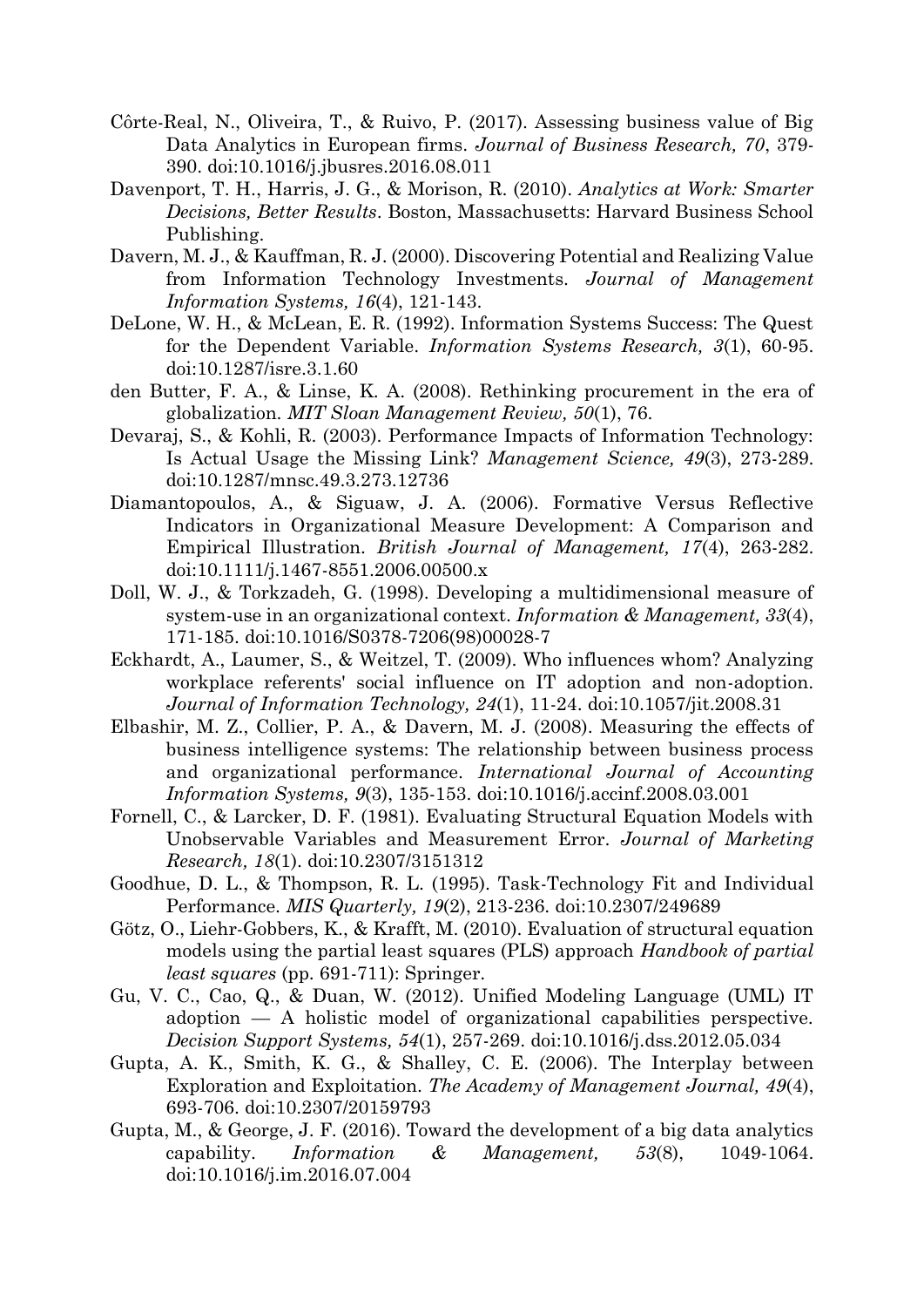- Hair Jr, J. F., Hult, G. T. M., Ringle, C., & Sarstedt, M. (2016). *A primer on partial least squares structural equation modeling (PLS-SEM)*: Sage Publications.
- Henseler, J., Ringle, C. M., & Sinkovics, R. R. (2009). The use of partial least squares path modeling in international marketing *New Challenges to International Marketing* (Vol. 20, pp. 277-319): Emerald Group Publishing Limited.
- Hsieh, J. J. P.-A., Rai, A., & Xu, S. X. (2011). Extracting Business Value from IT: A Sensemaking Perspective of Post-Adoptive Use. *Management Science, 57*(11), 2018-2039. doi:10.1287/mnsc.1110.1398
- Işık, Ö., Jones, M. C., & Sidorova, A. (2013). Business intelligence success: The roles of BI capabilities and decision environments. *Information & Management, 50*(1), 13-23. doi:10.1016/j.im.2012.12.001
- Jasperson, J., Carter, P. E., & Zmud, R. W. (2005). A Comprehensive Conceptualization of Post-Adoptive Behaviors Associated with Information Technology Enabled Work Systems. *MIS Quarterly, 29*(3), 525-557.
- Kohli, R., & Grover, V. (2008). Business Value of IT: An Essay on Expanding Research Directions to Keep up with the Times. *Journal of the Association for Information Systems, 9*(1), 23-39.
- LaValle, S., Lesser, E., Shockley, R., Hopkins, M. S., & Kruschwitz, N. (2011). Big Data, Analytics and the Path From Insights to Value. *MIT Sloan Management Review, 52*(2), 21-32.
- Lee, J., Lapira, E., Bagheri, B., & Kao, H.-a. (2013). Recent advances and trends in predictive manufacturing systems in big data environment. *Manufacturing Letters, 1*(1), 38-41. doi:10.1016/j.mfglet.2013.09.005
- Li, X., Hsieh, J. J. P.-A., & Rai, A. (2013). Motivational Differences Across Post-Acceptance Information System Usage Behaviors: An Investigation in the Business Intelligence Systems Context. *Information Systems Research, 24*(3), 659-682. doi:10.1287/isre.1120.0456
- Liu, H., Ke, W., Wei, K. K., & Hua, Z. (2013). The impact of IT capabilities on firm performance: The mediating roles of absorptive capacity and supply chain agility. *Decision Support Systems, 54*(3), 1452-1462. doi:10.1016/j.dss.2012.12.016
- Majeed, S. (2011). The impact of competitive advantage on organizational performance. *European Journal of Business and Management, 3*(4), 191- 196.
- March, J. G. (1991). Exploration and Exploitation in Organizational Learning. *Organization Science, 2*(1), 71-87.
- Marjanovic, O. (2007). *The next stage of operational business intelligence: Creating new challenges for business process management.* Paper presented at the System Sciences, 2007. HICSS 2007. 40th Annual Hawaii International Conference on.
- Melville, N., Kraemer, K., & Gurbaxani, V. (2004). Review: Information Technology and Organizational Performance: An Integrative Model of IT Business Value. *MIS Quarterly, 28*(2), 283-322.
- Mithas, S., Ramasubbu, N., & Sambamurthy, V. (2011). How Information Management Capability Influences Firm Performance. *MIS Quarterly, 35*(1), 237-256.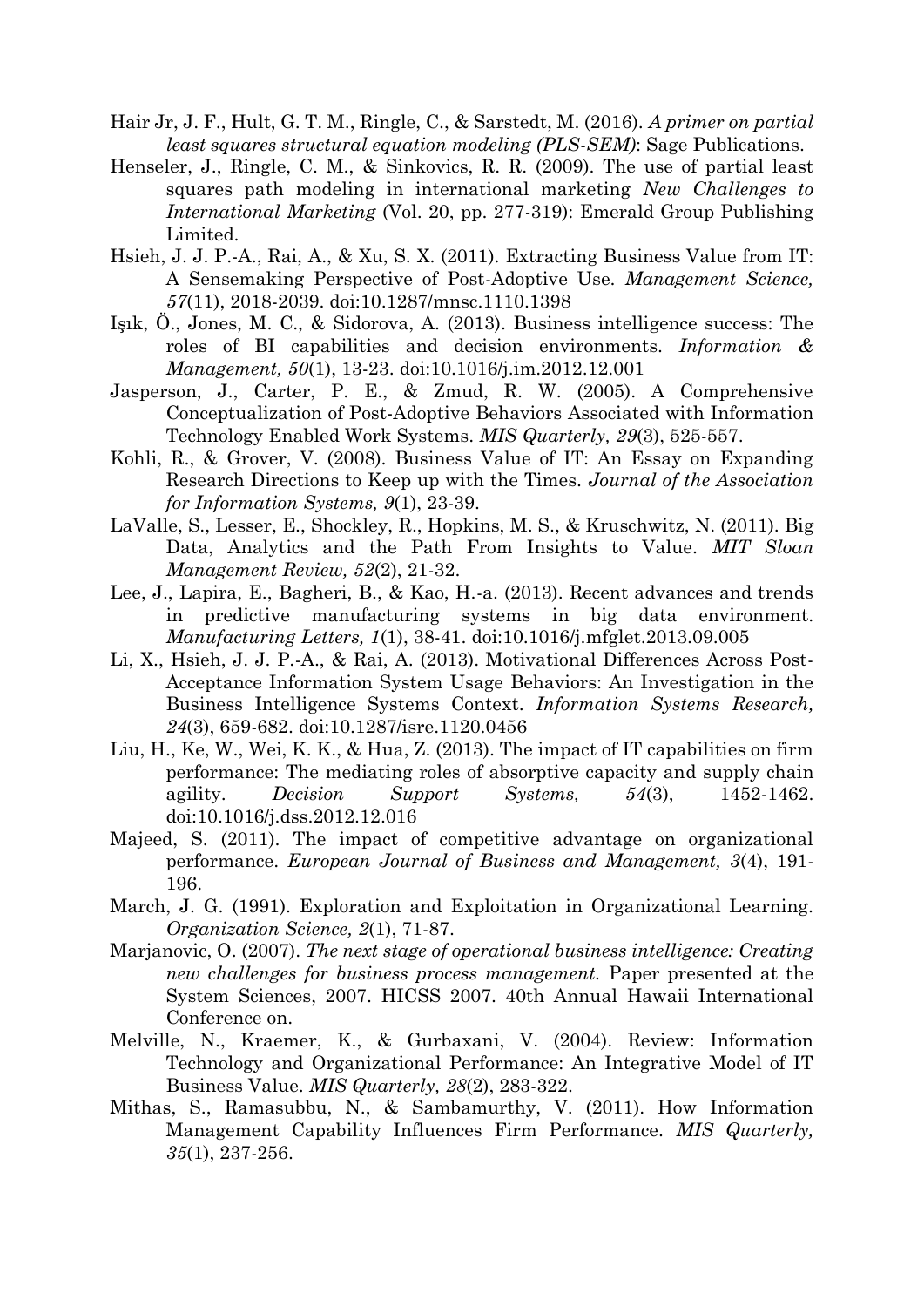- Munirathinam, S., & Ramadoss, B. (2014). *Big data predictive analtyics for proactive semiconductor equipment maintenance.* Paper presented at the IEEE International Conference on Big Data.
- Muylle, S., & Vereecke, A. (2006). Performance improvement through supply chain collaboration in Europe. *International Journal of Operations & Production Management, 26*(11), 1176-1198. doi:10.1108/01443570610705818
- Negash, S., & Gray, P. (2008). Business Intelligence. In F. Burstein & C. W. Holsapple (Eds.), *Handbook on Decision Support Systems 2* (pp. 175-193). Berlin Heidelberg: Springer
- Nevo, S., & Wade, M. R. (2010). The Formation and Value of IT-Enabled Resources: Antecedents and Consequences of Synergistic Relationships. *MIS Quarterly, 34*(1), 163-183.
- Oh, W., & Pinsonneault, A. (2007). On the Assessment of the Strategic Value of Information Technologies: Conceptual and Analytical Approaches. *MIS Quarterly, 31*(2), 239-265.
- Pearcy, D. H., & Dobrzykowski, D. D. (2012). A service-dominant logic analysis of fair trade procurement management. *International Journal of Procurement Management, 5*(4). doi:10.1504/ijpm.2012.047203
- Peng, D. X., & Lai, F. (2012). Using partial least squares in operations management research: A practical guideline and summary of past research. *Journal of Operations Management, 30*(6), 467-480. doi:10.1016/j.jom.2012.06.002
- Picoto, W. N., Bélanger, F., & Palma-dos-Reis, A. (2014). An organizational perspective on m-business: usage factors and value determination. *European Journal of Information Systems, 23*(5), 571-592. doi:10.1057/ejis.2014.15
- Po-An Hsieh, J. J., & Wang, W. (2007). Explaining employees' Extended Use of complex information systems. *European Journal of Information Systems, 16*(3), 216-227. doi:10.1057/palgrave.ejis.3000663
- Popovič, A., Hackney, R., Coelho, P. S., & Jaklič, J. (2012). Towards business intelligence systems success: Effects of maturity and culture on analytical decision making. *Decision Support Systems, 54*(1), 729-739. doi:10.1016/j.dss.2012.08.017
- Popovič, A., Hackney, R., Coelho, P. S., & Jaklič, J. (2014). How informationsharing values influence the use of information systems: An investigation in the business intelligence systems context. *The Journal of Strategic Information Systems, 23*(4), 270-283. doi:10.1016/j.jsis.2014.08.003
- Popovič, A., Turk, T., & Jaklič, J. (2010). Conceptual Model of Business Value of Business Intelligence Systems. *Management, 15*(1), 5-30.
- Porter, M. E., & Millar, V. E. (1985). How information gives you competitive advantage: Harvard Business Review, Reprint Service Watertown, Massachusetts, USA.
- Puklavec, B., Oliveira, T., & Popovič, A. (2014). Unpacking Business Intelligence Systems Adoption Determinants: An Exploratory Study of Small and Medium Enterprises. *Economic and Business Review, 16*(2), 185-213.
- Ringle, C. M., Wende, S., & Becker, J.-M. (2015). SmartPLS 3. Boenningstedt: SmartPLS GmbH.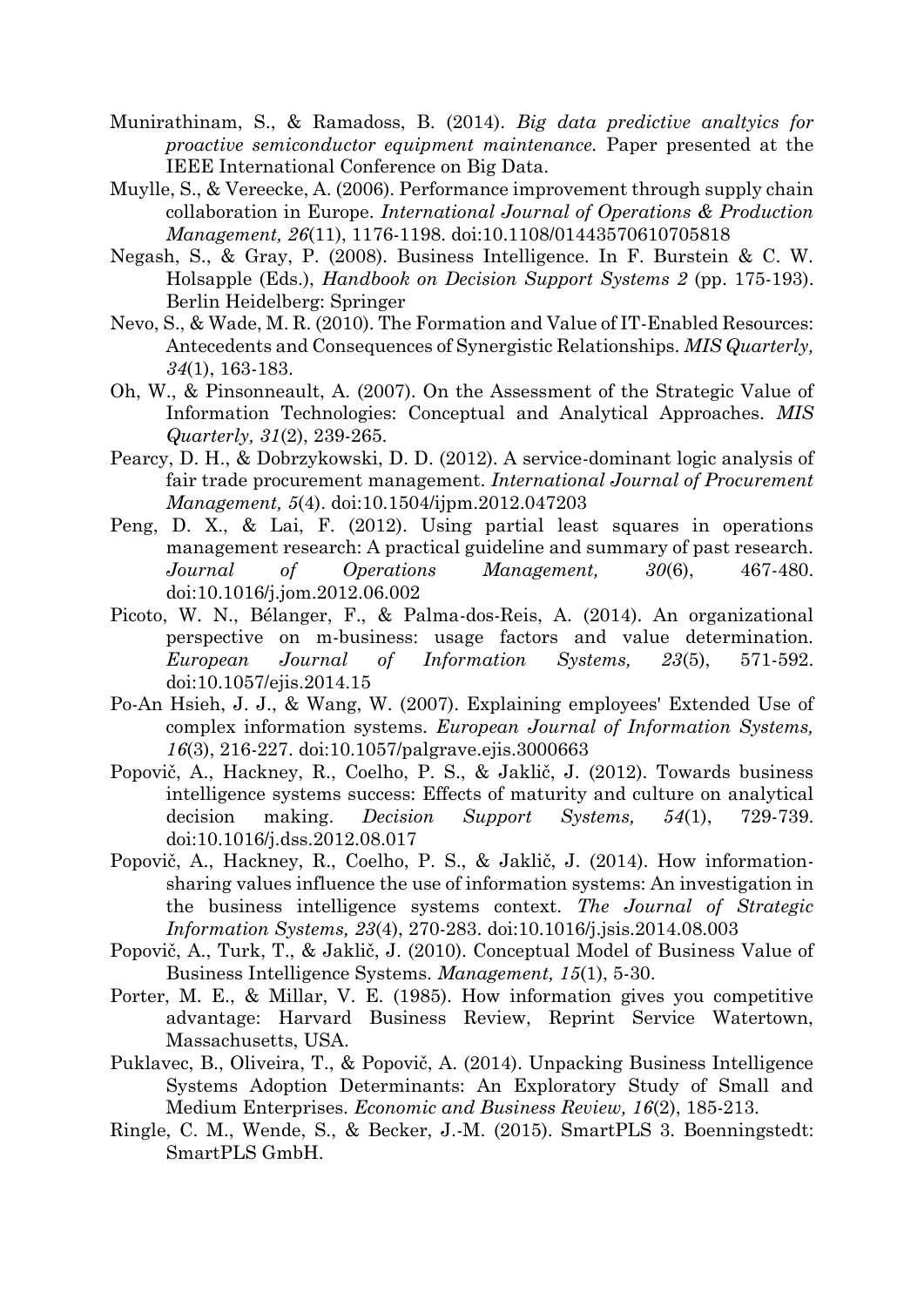- Robey, D., Ross, J. W., & Boudreau, M.-C. (2002). Learning to Implement Enterprise Systems: An Exploratory Study of the Dialectics of Change. *Journal of Management Information Systems, 19*(1), 17-46. doi:10.1080/07421222.2002.11045713
- Ryans, A. B. (1974). Estimating Consumer Preferences for a New Durable Brand in an Established Product Class. *Journal of Marketing Research, 11*(4). doi:10.2307/3151290
- Sabherwal, R., & Jeyaraj, A. (2015). Information Technology Impacts on Firm Performance: An Extension of Kohli and Devaraj (2003). *MIS Quarterly, 39*(4), 809-836.
- Saga, V. L., & Zmud, R. W. (1994). The nature and determinants of IT acceptance, routinization, and infusion. In L. Levine (Ed.), *Diffusion, Transfer and Implementation of Information Technology* (pp. 67-86). Amsterdam: North-Holland.
- Santhanam, R., & Hartono, E. (2003). Issues in Linking Information Technology Capability to Firm Performance. *MIS Quarterly, 27*(1), 125-153.
- Schryen, G. (2013). Revisiting IS business value research: what we already know, what we still need to know, and how we can get there. *European Journal of Information Systems, 22*(2), 139-169. doi:10.1057/ejis.2012.45
- Seddon, P. B. (1997). A Respecification and Extension of the DeLone and McLean Model of IS Success. *Information Systems Research, 8*(3), 240-253.
- Sharma, R., Mithas, S., & Kankanhalli, A. (2014). Transforming decision-making processes: a research agenda for understanding the impact of business analytics on organisations. *European Journal of Information Systems, 23*(4), 433-441.
- Stieglitz, S., & Brockmann, T. (2012). Increasing organizational performance by transforming into a mobile enterprise. *MIS Quarterly Executive, 11*(4).
- Straub, D. (1989). Validating Instruments in MIS Research. *MIS Quarterly, 13*(2). doi:10.2307/248922
- Straub, D., Boudreau, M.-C., & Gefen, D. (2004). Validation guidelines for IS positivist research. *The Communications of the Association for Information Systems, 13*(1), 63.
- Swanson, E. B., & Ramiller, N. C. (2004). Innovating Mindfully with Information Technology. *MIS Quarterly, 28*(4), 553-583. doi:10.2307/25148655
- Teece, D. J., Pisano, G., & Shuen, A. (1997). Dynamic capabilities and strategic management. *Strategic Management Journal, 18*(7), 509-533.
- Thong, J. Y. L. (1999). An Integrated Model of Information Systems Adoption in Small Businesses. *Journal of Management Information Systems, 15*(4), 187- 214. doi:10.1080/07421222.1999.11518227
- Trkman, P., McCormack, K., de Oliveira, M. P. V., & Ladeira, M. B. (2010). The impact of business analytics on supply chain performance. *Decision Support Systems, 49*(3), 318-327. doi[:https://doi.org/10.1016/j.dss.2010.03.007](https://doi.org/10.1016/j.dss.2010.03.007)
- Vargo, S. L., Maglio, P. P., & Akaka, M. A. (2008). On value and value co-creation: A service systems and service logic perspective. *European Management Journal, 26*(3), 145-152. doi[:https://doi.org/10.1016/j.emj.2008.04.003](https://doi.org/10.1016/j.emj.2008.04.003)
- Vukšić, V. B., Bach, M. P., & Popovič, A. (2013). Supporting performance management with business process management and business intelligence: A case analysis of integration and orchestration. *International Journal of*